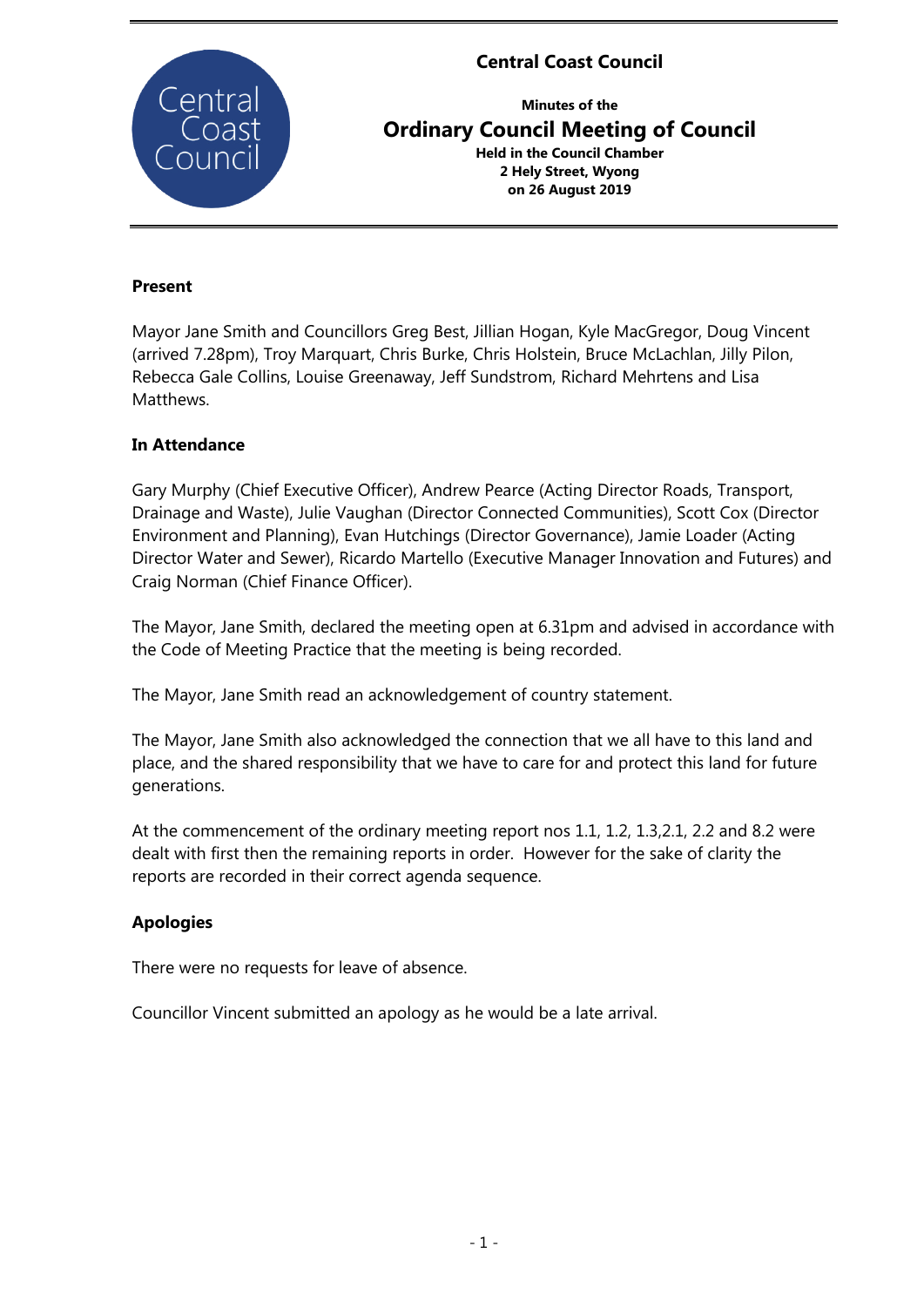## **1.1 Confirmation of Minutes of Previous Meetings**

| Moved:    | <b>Councillor Gale Collins</b> |
|-----------|--------------------------------|
| Seconded: | <b>Councillor Pilon</b>        |

## *Resolved*

- *749/19 That Council confirm the minutes of the Ordinary Meeting of the Council held on 12 August 2019 with the following amendment;*
	- *The meeting was adjourned at 7.57pm by the Mayor in accordance with Clause 15:13 of the Code of Meeting Practice due to disorder in the chamber and resumed at 8.11pm.*
	- *To record attendance on the procedural motion if verified by staff in resolution 750/19.*
- *750/19 That Council request the Chief Executive Officer to confirm the Councillors in attendance during voting on the procedural motion regarding the consideration of item 7.1 – Notice of Motion – Warnervale Airport Hub Certainty and advise via the Councillor Support Update.*

*For: Unanimous*

## **1.2 Notice of Intention to Deal with Matters in Confidential Session**

*Moved: Councillor MacGregor Seconded: Councillor Sundstrom*

## *Resolved*

*751/19 That Council receive the report and note that no matters have been tabled to deal with in a closed session.* 

*For: Unanimous*

# **1.3 Disclosure of Interest**

# **Item 2.1 - Deferred Item - DA/54334/18 - Proposed Dwelling, Carport & Swimming Pool at 48 High View Road, Pretty Beach**

Councillor Gale Collins declared a less than significant non pecuniary interest in the matter as she is in contact with the Peninsula Chamber of Commerce. Councillor Gale Collins chose to remain in the chamber as it does not impact her decision making.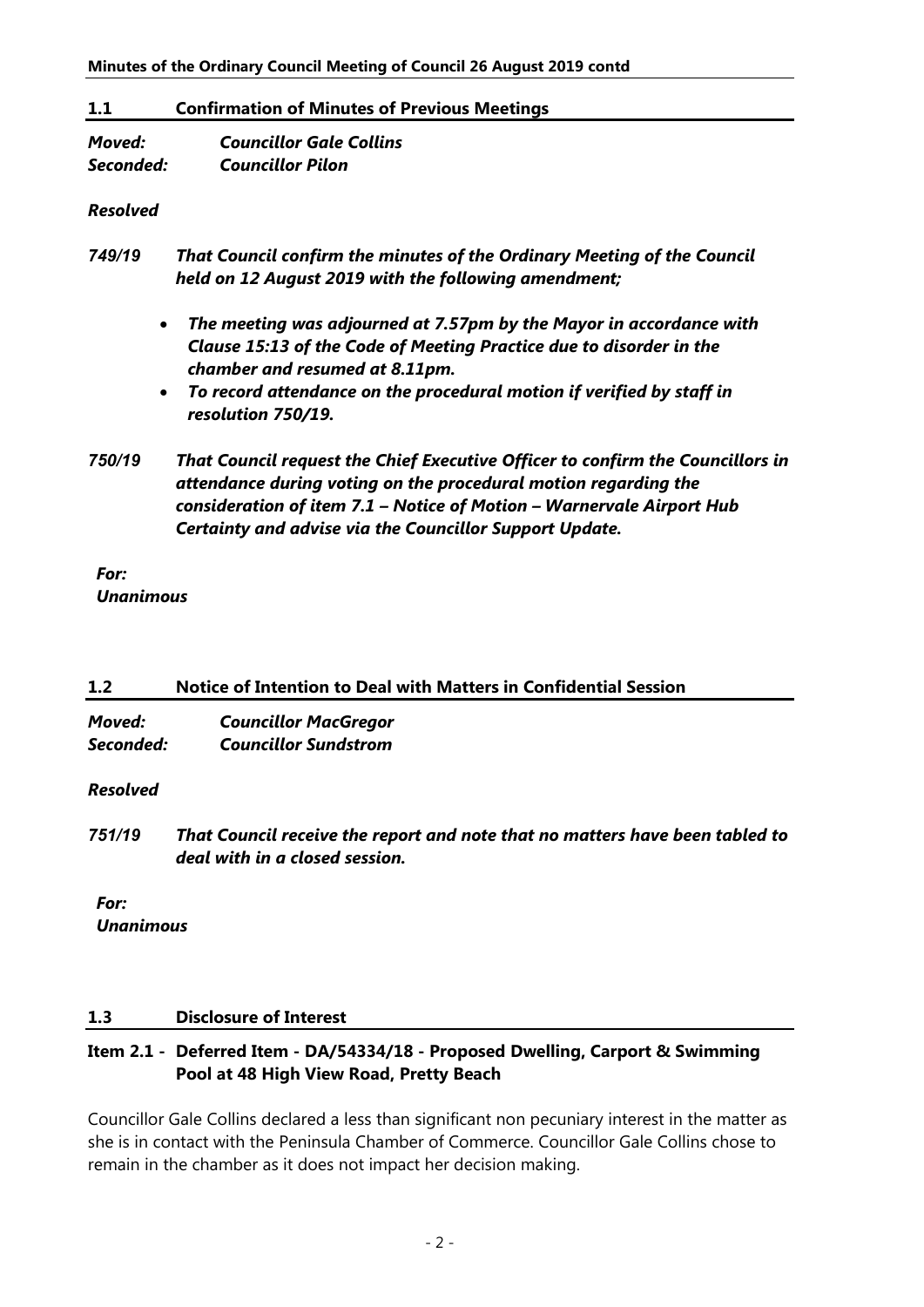# **Item 2.2 - DA 54377/2018 - 62 Lillicrapps Road, Mangrove Mountain - Additions to Existing Shed & Use of Part of Property for Log Processing Works**

Mayor Smith declared a significant non pecuniary interest in the matter as she knows the adjacent land owner. Mayor Smith left the chamber at 7.17pm, returned at 7.21pm, and did not participate in discussion or voting.

Councillor Greenaway declared a less than significant non pecuniary interest in the matter as she knows residents that reside in the vicinity of the property. Councillor Greenaway left the chamber at 7.17pm, returned at 7.21pm, and did not participate in discussion or voting.

# **Item 4.1 - Airport Audit Tender**

Councillor Vincent declared a less than significant non pecuniary interest in the matter as he has family members that have visited the Warnervale Airport on excursions. Councillor Vincent chose to remain in the chamber and participate in discussion and voting as his family are not members of the Aero Club and do not have business interests at the Warnervale airport site.

# **Item 4.3 - Response to Notice of Motion - SEPP14 Wetland Warnervale**

Councillor Vincent declared a less than significant non pecuniary interest in the matter as he has family members that have visited the Warnervale Airport on excursions. Councillor Vincent chose to remain in the chamber and participate in discussion and voting as his family are not members of the Aero Club and do not have business interests at the Warnervale airport site.

## **Item 4.7 - Community Support Grant Program - June 2019**

Councillor Hogan declared a less than significant non pecuniary interest in the matter as she knows some of the recipients. Councillor Hogan chose to remain in the chamber and participate in discussion and voting as I will manage the minor conflict by being objective and fair while carrying out my public duties.

Councillor Best declared a pecuniary interest in the matter as he is the General Manager of Central Coast Group Training who has a grant request in the report. Councillor Best left the chamber at 8.43pm, returned at 8.44pm and did not participate in discussion or voting.

## **Item 4.11- Amendments to the 2019/20 Capital Budget**

Mayor Smith declared a significant non pecuniary disclosure in the matter as she is on the Board of Central Coast Marine Discovery Centre. The matter was dealt with under the exception method.

## **Item 4.13 - Gosford Cultural Precinct - Audit**

Councillor Holstein declared a pecuniary interest in the matter as he is employed casually by a tenant at the parkside site. Councillor Holstein left the chamber at 9.09pm, did not return, and did not participate in discussion or voting.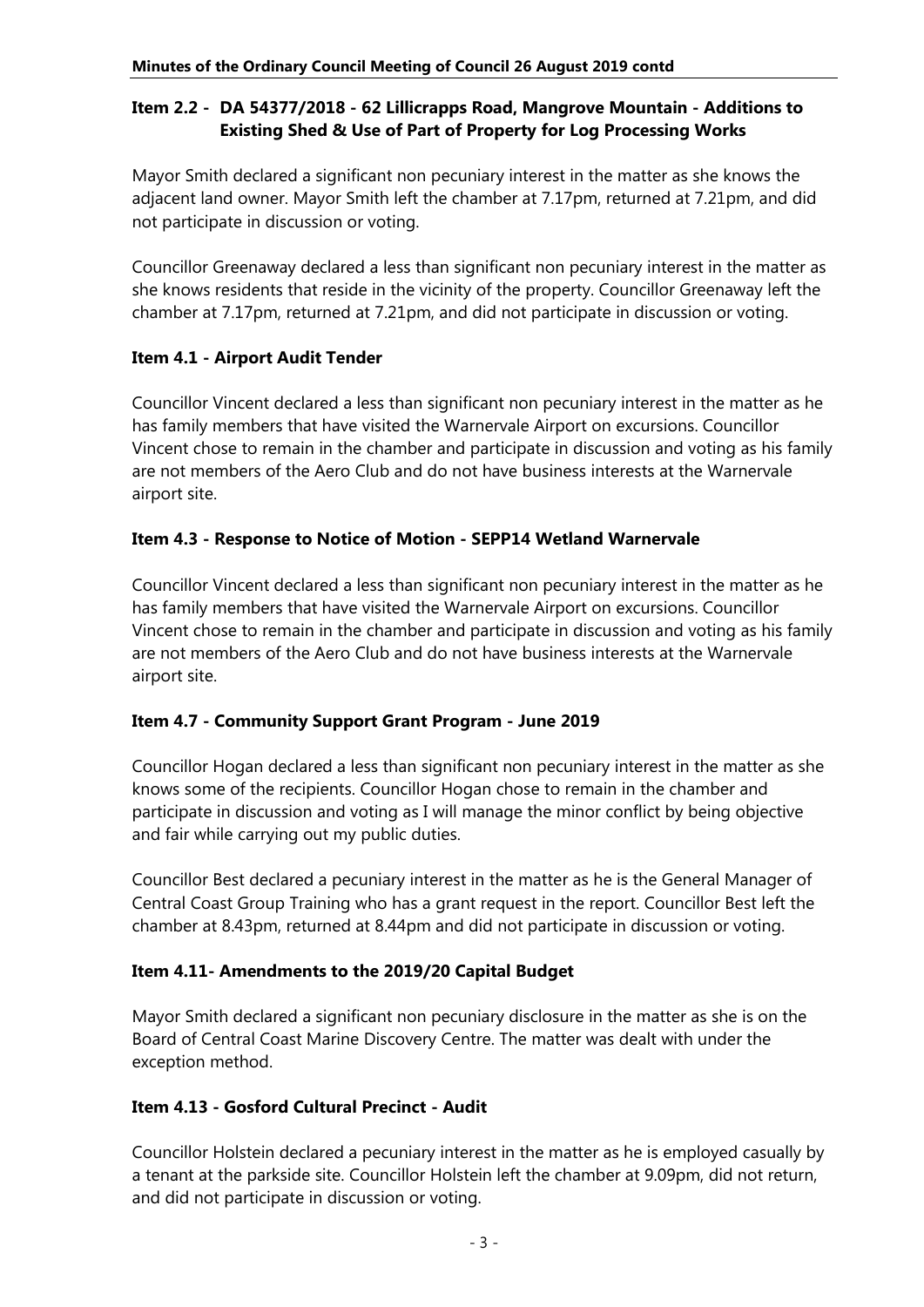#### **Item 8.2 - Notice of Motion - Council Supports Climate Change Emergency Declaration**

Councillor Best declared a less than significant non pecuniary interest in the matter as he is concerned that such a policy may impact on all Councillors homes. Councillor Best chose to remain in the chamber as this is not a given, only a concern. The Mayor sought clarification regarding this declaration to which Councillor Best provided no response.

Councillor Gale Collins declared a pecuniary interest in the matter as she owns a property on the Central Coast and the motion may increase insurance premium and lower property value. Councillor Gale Collins left the chamber at 7.23pm, returned at 8.00pm, and did not participate in discussion or voting.

Councillor Marquart declared a less than significant non pecuniary interest in the matter as. it negatively affects Central Coast ratepayers. Councillor Marquart chose to remain in the chamber and participate in discussion and voting as he is a Central Coast ratepayer.

Councillor McLachlan declared a pecuniary interest in the matter as insurance premiums will go through the roof. Councillor McLachlan left the chamber at 7.23pm, returned at 8.00pm, and did not participate in discussion or voting.

Councillor Pilon declared a pecuniary interest in the matter due to the implementation of this motion having a high potential to increase her insurance and decrease the value of her home. Councillor Pilon has received numerous concerns from neighbours who have been advised by their insurance companies that their premiums have gone up considerably due to climate change. Councillor Pilon left the chamber at 7.23pm, returned at 8.00pm, and did not participate in discussion or voting.

Councillor Vincent declared a pecuniary interest in the matter as he works for a local industry. Councillor Vincent left the chamber at 7.52pm, returned at 8.00pm, and did not participate in discussion or voting.

| Moved:    | <b>Councillor Holstein</b>     |
|-----------|--------------------------------|
| Seconded: | <b>Councillor Gale Collins</b> |

*Resolved*

*752/19 That Council receive the report on Disclosure of Interest and note advice of disclosures.*

*For: Unanimous*

#### **Procedural Motion – Exception**

*Moved: Councillor Gale Collins Seconded: Councillor Holstein*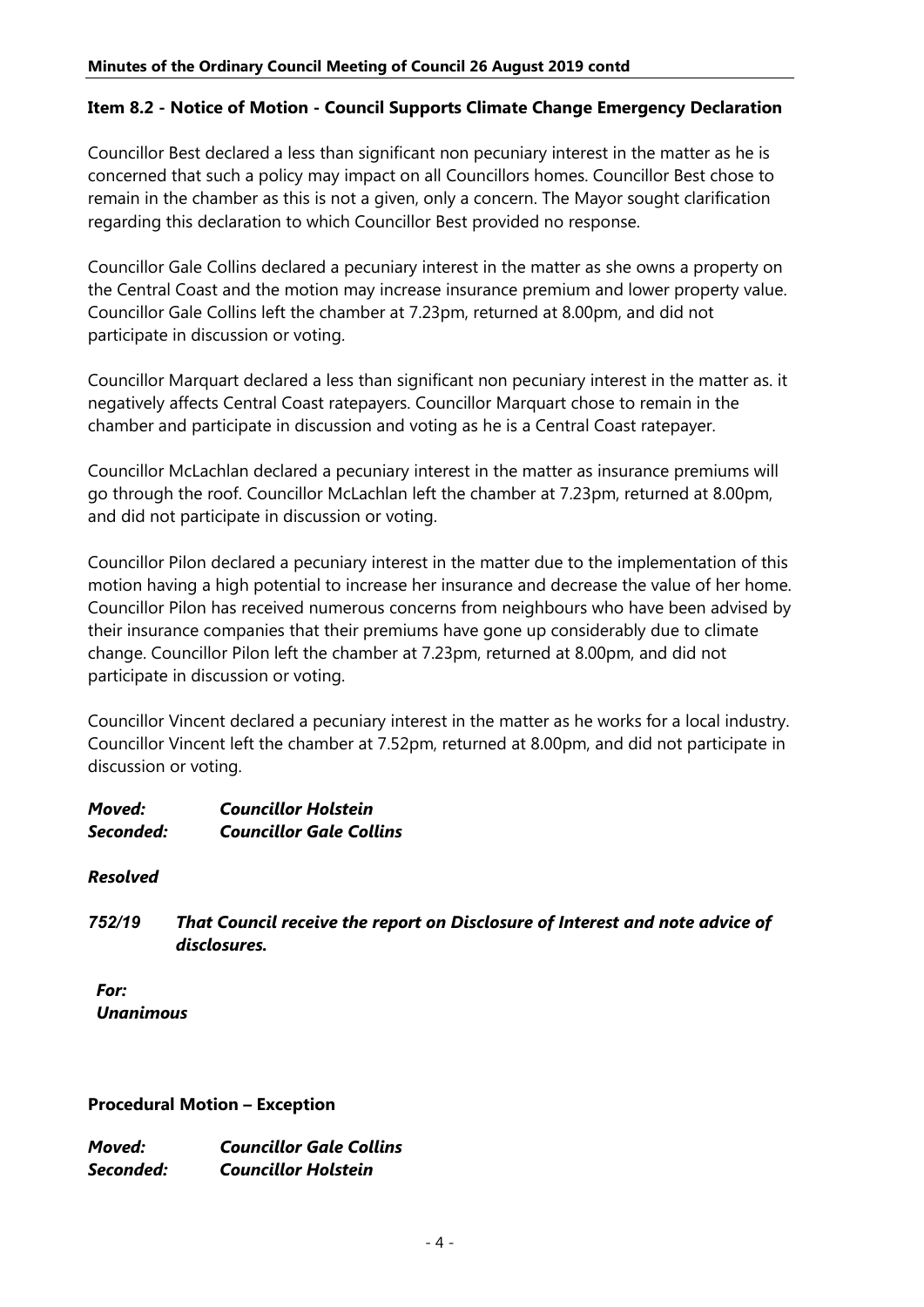## *Resolved*

*753/19 That with the exception of the following reports, Council adopt the recommendations contained in the remaining reports listed at 754/19:*

| Deferred Item - DA/54334/18 - Proposed Dwelling, Carport        |
|-----------------------------------------------------------------|
| & Swimming Pool at 48 High View Road, Pretty Beach              |
| DA 54377/2018 - 62 Lillicrapps Road, Mangrove Mountain -        |
| Additions to Existing Shed & Use of Part of Property for Log    |
| <b>Processing Works</b>                                         |
| <b>Airport Audit Tender</b>                                     |
| <b>Fraud and Corruption Control Policy</b>                      |
| <b>Response to Notice of Motion - SEPP14 Wetland Warnervale</b> |
| <b>Central Coast Council Single Use Plastic Policy</b>          |
| <b>Water and Sewerage 2019 Development Servicing Plans</b>      |
| <b>Community Support Grant Program - June 2019</b>              |
| <b>Innovation and Futures Reference Group</b>                   |
| Adoption of an amended 2019-20 Fee - Circuses and               |
| <b>Carnivals</b>                                                |
| Item 4.12 -<br><b>Ordinary Rates Harmonisation</b>              |
| Item 4.13 -<br><b>Gosford Cultural Precinct - Audit</b>         |
| 2018/19 Capital Works Project Status                            |
| <b>Meeting Record of the Employment and Economic</b>            |
| <b>Development Committee held 13 June 2019</b>                  |
| <b>Notice of Motion - Council Supports Climate Change</b>       |
| <b>Emergency Declaration</b>                                    |
| <b>Notice of Motion - The Bells</b>                             |
|                                                                 |

*754/19 That Council adopt the following items en-masse and in accordance with the report recommendations:*

| Item 2.3 -  | <b>Central Coast Section 7.12 Contributions Plan Report</b>      |
|-------------|------------------------------------------------------------------|
| Item 2.4 -  | <b>Draft Central Coast Council Biodiversity Strategy</b>         |
| Item 3.1 -  | CPA/2134 - Tender Evaluation - Upgrade Access Driveway at        |
|             | <b>Charmhaven Depot</b>                                          |
| Item 4.5 -  | Acquisition of Land at Carlton Road Holgate for Road             |
|             | Widening                                                         |
| Item 4.9 -  | <b>Meeting Record of the Protection of the Environment Trust</b> |
|             | <b>Management Committee held on 28 June 2019</b>                 |
| Item 4.11 - | <b>Amendments to the 2019/20 Capital Budget</b>                  |
| Item 5.1 -  | <b>Asbestos Tipping Charges Moratorium</b>                       |
| Item 5.2 -  | <b>Investment Report for July 2019</b>                           |
| Item 5.4 -  | <b>Activities of the Development Assessment and Environment</b>  |
|             | and Certification Units - April to June 2019 Quarter 4           |
| Item 5.5 -  | <b>Meeting Record of the Catchments and Coast Committee</b>      |
|             | <b>Brisbane Water and Gosford Lagoons held 20 June 2019</b>      |
| Item 5.6 -  | <b>Meeting Record of the Catchments and Coast Committee</b>      |
|             | Tuggerah Lakes held on 26 June 2019                              |
|             |                                                                  |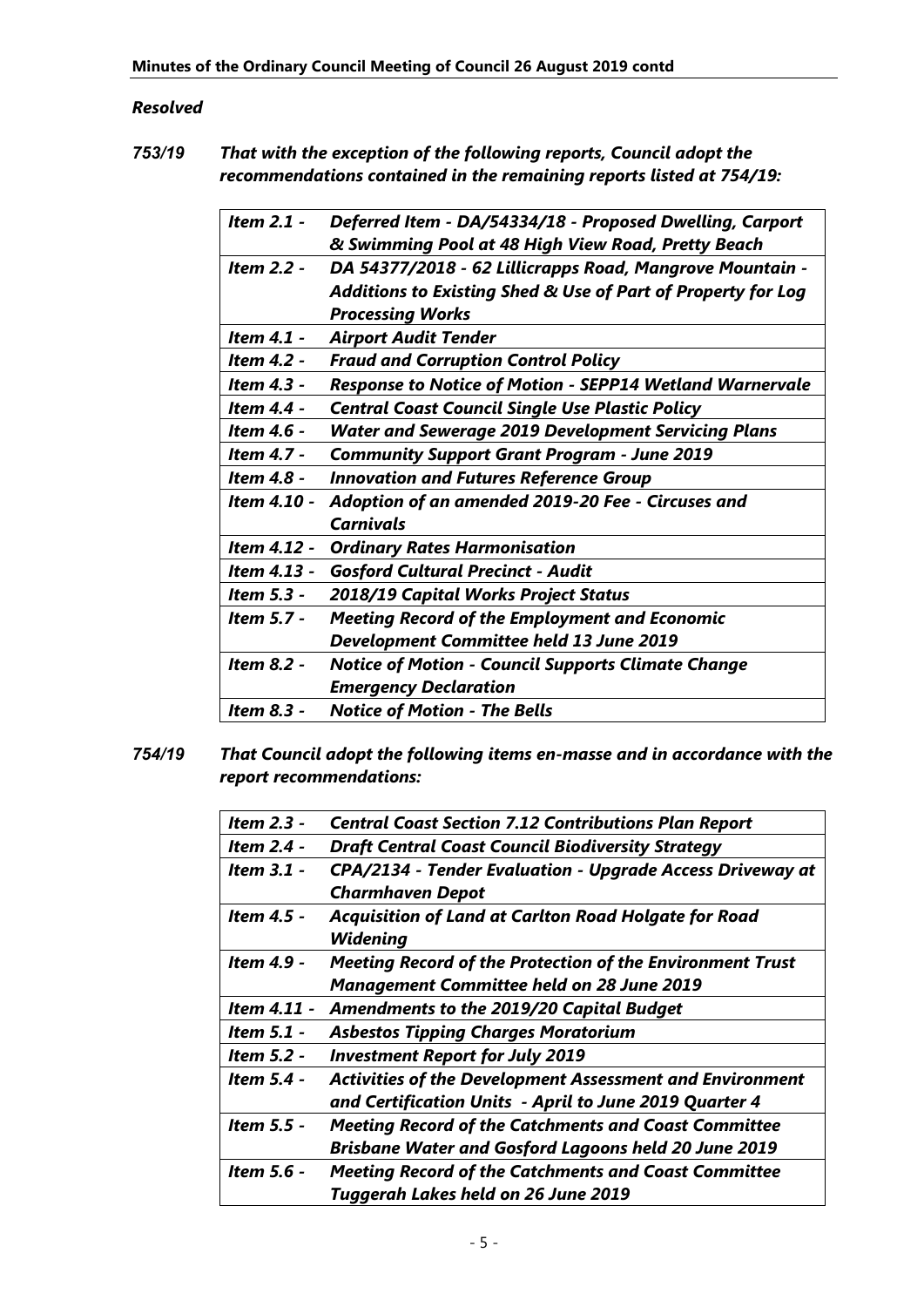*Item 5.8 - Meeting Record of Mangrove Mountain and Spencer Advisory Committee held on 25 June 2019 Item 8.1 - Notice of Motion - Umina Mall*

#### *For: Unanimous*

# **U1/19 In-House Advice Around Emerging Issues of Council's Climate Change Policy Councillor Greg Best**

*Moved: Councillor Best Seconded: Councillor Pilon*

*That Council consider a motion of urgency regarding in-house advice around the emerging issue of Council's climate change policy and its effect on Councillors potential declarations.* 

*For: Against: Councillors Gale Collins, Pilon, McLachlan, Holstein, Burke, Marquart and Best*

*Mayor Smith, Councillors Matthews, Mehrtens, Sundstrom, Greenaway, MacGregor and Hogan*

The motion of urgency was declared LOST on the casting vote of the Mayor.

# **2.1 Deferred Item - DA/54334/18 - Proposed Dwelling, Carport & Swimming Pool at 48 High View Road, Pretty Beach**

Councillor Gale Collins declared a less than significant non pecuniary interest in the matter as she is in contact with the Peninsula Chamber of Commerce. Councillor Gale Collins chose to remain in the chamber as it does not impact her decision making.

| Moved:    | <b>Councillor Gale Collins</b> |
|-----------|--------------------------------|
| Seconded: | <b>Councillor Burke</b>        |

- *755/19 That Council note the deferred DA/54334/18 – Proposed Dwelling, Carport & Swimming Pool at 48 High View Road, Pretty Beach which is Attachment 1.*
- *756/19 That Council grant consent subject to the conditions detailed in the schedule attached to the report and having regard to the matters for consideration detailed in Section 4.15 of the Environmental Planning and Assessment Act 1979 and other relevant issues.*
- *757/19 That Council advise those who made written submissions of its decision.*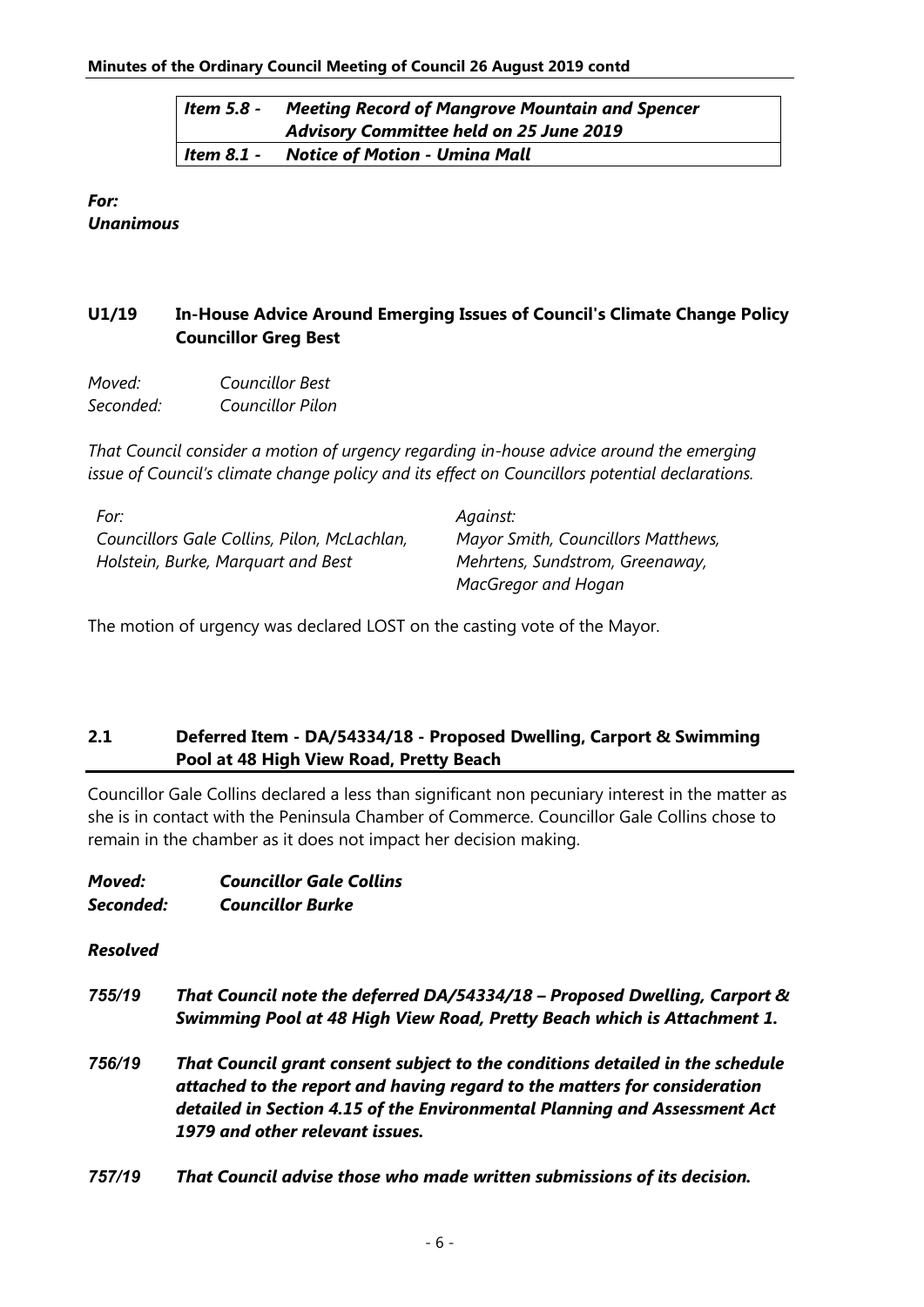*For: Against: Mayor Smith and Councillors Matthews, Mehrtens, Gale Collins, Pilon, McLachlan, Holstein, Burke, Marquart, Hogan and Best*

*Councillors Sundstrom, Greenaway and MacGregor*

# **2.2 DA 54377/2018 - 62 Lillicrapps Road, Mangrove Mountain - Additions to Existing Shed & Use of Part of Property for Log Processing Works**

Mayor Smith declared a significant non pecuniary interest in the matter as she knows the adjacent land owner. Mayor Smith vacated the Chair and Deputy Mayor Holstein assumed the Chair for consideration of this item at 7.17pm. Councillor Holstein vacated the Chair and Mayor Smith resumed the Chair at 7.21pm. Mayor Smith did not participate in discussion or voting on this item.

Councillor Greenaway declared a less than significant non pecuniary interest in the matter as she knows residents that reside in the vicinity of the property. Councillor Greenaway left the chamber at 7.17pm, returned at 7.21pm, and did not participate in discussion or voting.

| Moved:<br>Seconded:                                                                                           | <b>Councillor Marquart</b><br><b>Councillor Burke</b>                                                                                                                                                                                                                                                   |                                                                            |
|---------------------------------------------------------------------------------------------------------------|---------------------------------------------------------------------------------------------------------------------------------------------------------------------------------------------------------------------------------------------------------------------------------------------------------|----------------------------------------------------------------------------|
| <b>Resolved</b>                                                                                               |                                                                                                                                                                                                                                                                                                         |                                                                            |
| 758/19                                                                                                        | That Council grant a time limited consent for 18 months subject to the<br>conditions detailed in the schedule attached to the report and having regard<br>to the matters for consideration detailed in Section 4.15 of the<br>Environmental Planning and Assessment Act 1979 and other relevant issues. |                                                                            |
| 759/19                                                                                                        | That Council advise those who made written submissions of its decision.                                                                                                                                                                                                                                 |                                                                            |
| 760/19                                                                                                        | That Council consult the Department of Water regarding the lining of the<br>retention basin.                                                                                                                                                                                                            |                                                                            |
| 761/19<br>That Council conduct tests prior to any further work recommencing being<br>carried out on the site. |                                                                                                                                                                                                                                                                                                         |                                                                            |
| For:                                                                                                          | <b>Councillors Matthews, Mehrtens,</b><br>Sundstrom, Pilon, McLachlan, Holstein,<br><b>Burke, Marquart and Best</b>                                                                                                                                                                                     | <b>Against:</b><br><b>Councillors Gale Collins, MacGregor and</b><br>Hogan |

**Procedural Motion – Order of Business** 

*Moved: Councillor MacGregor Seconded: Councillor Sundstrom*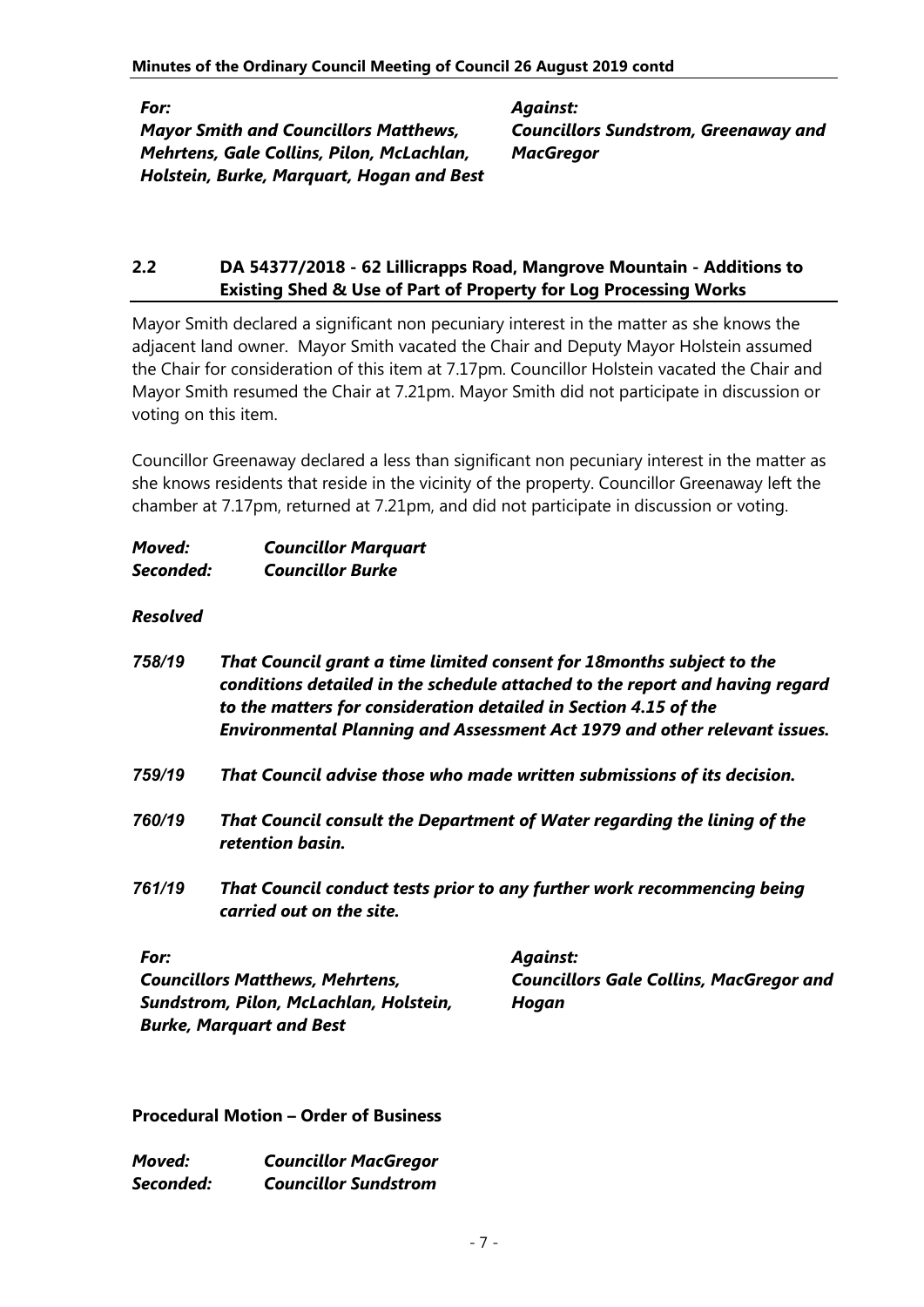#### *Resolved*

## *762/19 That Council bring Item 8.2 - Notice of Motion - Council Supports Climate Change Emergency Declaration forward for discussion.*

*For: Unanimous*

#### **2.3 Central Coast Section 7.12 Contributions Plan Report**

This item was adopted by exception in accordance with minute number 754/19.

| Moved:    | <b>Councillor Gale Collins</b> |
|-----------|--------------------------------|
| Seconded: | <b>Councillor Holstein</b>     |

#### *Resolved*

| 763/19 | That Council endorse the draft Central Coast Section 7.12 Contributions Plan<br>for the purpose of public exhibition.                                                                                                                                                                                                                                                                |
|--------|--------------------------------------------------------------------------------------------------------------------------------------------------------------------------------------------------------------------------------------------------------------------------------------------------------------------------------------------------------------------------------------|
| 764/19 | That Council exhibit the draft Central Coast Section 7.12 Contributions Plan<br>for a minimum period of 28 days in accordance with the requirements of the<br><b>Environmental Planning &amp; Assessment Regulations 2000.</b>                                                                                                                                                       |
| 765/19 | That Council consider a further report on the outcomes of the public<br>exhibition period.                                                                                                                                                                                                                                                                                           |
| 766/19 | That Council exhibit amendments to all former Wyong Shire Council Section<br>7.11 Contributions Plans to end the discounted contributions rate for<br>secondary dwellings and levy contributions at the rate applicable within the<br>existing contributions plans simultaneously with the exhibition of the draft<br><b>Central Coast Regional Section 7.12 Contributions Plan.</b> |
| 767/19 | That Council apply Section 7.11 contributions to Secondary Dwellings in the<br>former Gosford Local Government area.                                                                                                                                                                                                                                                                 |

*For: Unanimous*

## **2.4 Draft Central Coast Council Biodiversity Strategy**

This item was adopted by exception in accordance with minute number 754/19.

**Moved: Councillor Gale Collins Seconded: Councillor Holstein**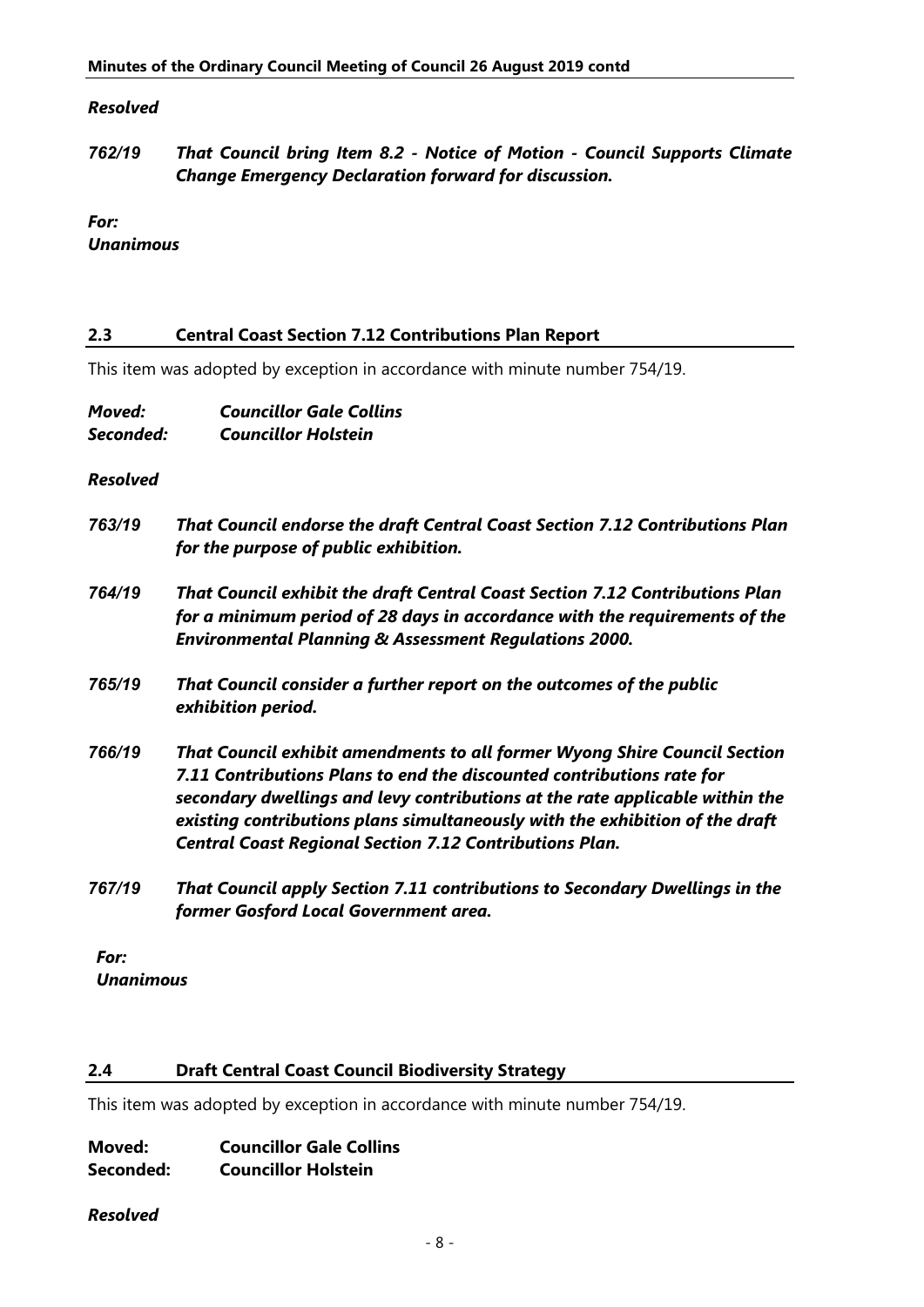- *768/19 That Council endorse the draft Central Coast Council Biodiversity Strategy for the purposes of community consultation.*
- *769/19 That the draft Central Coast Council Biodiversity Strategy is placed on public exhibition for a period of at least 60 days.*
- *770/19 That staff consider submissions received during the exhibition period and provide a report back to Council:*
	- *a. Addressing the submissions received from the public during the exhibition period.*
	- *b. Proposing appropriate amendments to the Biodiversity Strategy with consideration of those submissions, and seeking adoption of the Biodiversity Strategy by Council.*

*For: Unanimous*

#### **3.1 CPA/2134 - Tender Evaluation - Upgrade Access Driveway at Charmhaven Depot**

This item was adopted by exception in accordance with minute number 754/19.

| Moved:    | <b>Councillor Gale Collins</b> |
|-----------|--------------------------------|
| Seconded: | <b>Councillor Holstein</b>     |

#### *Resolved*

- *771/19 That council invite, in accordance with clause 167, 168 or 169 of the Local Government Act (General) Regulation 2005, fresh tenders for upgrade of the access driveway at Charmhaven Depot based on the same or different details.*
- *772/19 That Council resolve, pursuant to s.11(3) of the Local Government Action 1993, that Attachment 1 to this report remain confidential in accordance with section 10A(2)(c) of the Local Government Act as it contains information that would, if disclosed, confer a commercial advantage on a person with whom the Council is conducting (or proposes to conduct) business and because consideration of the matter in open Council would on balance be contrary to the public interest as it would affect Councils ability to obtain value for money services for the Central Coast community.*

*For: Unanimous*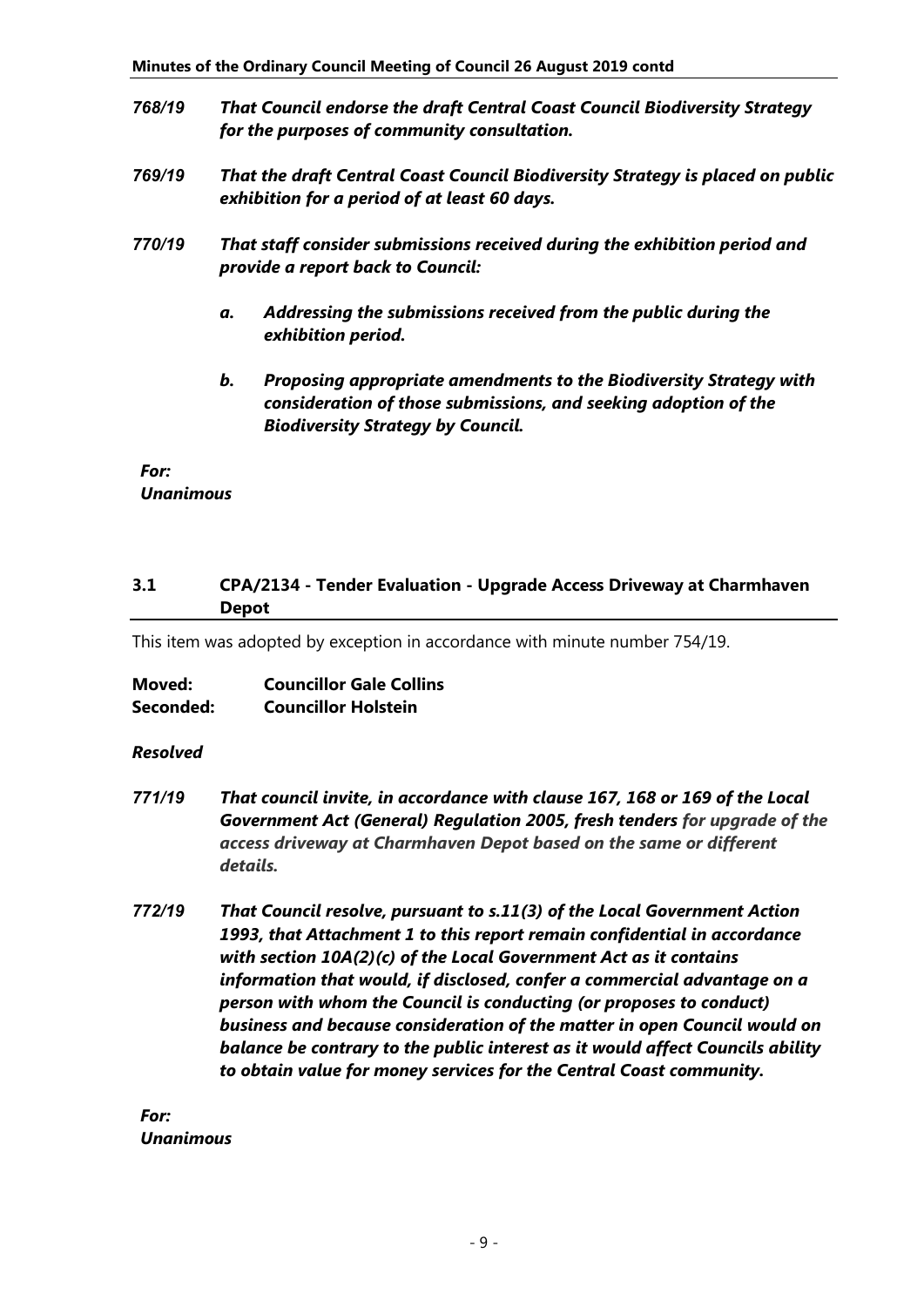#### **4.1 Airport Audit Tender**

Councillor Vincent declared a less than significant non pecuniary interest in the matter as he has family members that have visited the Warnervale Airport on excursions. Councillor Vincent chose to remain in the chamber and participate in discussion and voting as his family are not members of the Aero Club and do not have business interests at the Warnervale airport site.

*Moved: Mayor Smith Seconded: Councillor MacGregor* 

- *1 That as provided under clause 178(3)(e) of the Local Government (General) Regulation that Council request the Chief Executive Officer enter into negotiations with appropriate providers to conduct the forensic audit of Central Coast Airport pursuant to the resolution of Council made on 29 January 2019 Council Meeting and based on the Tender documentation that was released to the market previously.*
- *2 That pursuant to (1) above, a pre-qualified contractor on the Local Government Procurement (LGP) panel be engaged to undertake Phase 1 of the audit as detailed in the report at an estimated cost of \$30,000 (ex GST).*
- *3 That a further report be submitted to Council following (2) above, including a cost estimate for completion of the audit.*

| Amendment Moved:    | Councillor Best             |
|---------------------|-----------------------------|
| Amendment Seconded: | <b>Councillor McLachlan</b> |

*That Council recognises that the appropriate processes and pathways to deal with matters of inappropriate or corrupt behaviour are to report them to the CEO and/or the ICAC.*

| For:                                        | Against:                                  |
|---------------------------------------------|-------------------------------------------|
| Councillors Gale Collins, Pilon, McLachlan, | Mayor Smith and Councillors Matthews,     |
| Burke, Marquart and Best                    | Mehrtens, Sundstrom, Greenaway, Holstein, |
|                                             | Vincent, MacGregor and Hogan              |

A division was called by Councillors Best.

| For:                                        | Against:                                  |
|---------------------------------------------|-------------------------------------------|
| Councillors Gale Collins, Pilon, McLachlan, | Mayor Smith and Councillors Matthews,     |
| Burke, Marquart and Best                    | Mehrtens, Sundstrom, Greenaway, Holstein, |
|                                             | Vincent, MacGregor and Hogan              |

The Amendment was put to the vote and declared LOST.

*Moved: Mayor Smith Seconded: Councillor MacGregor*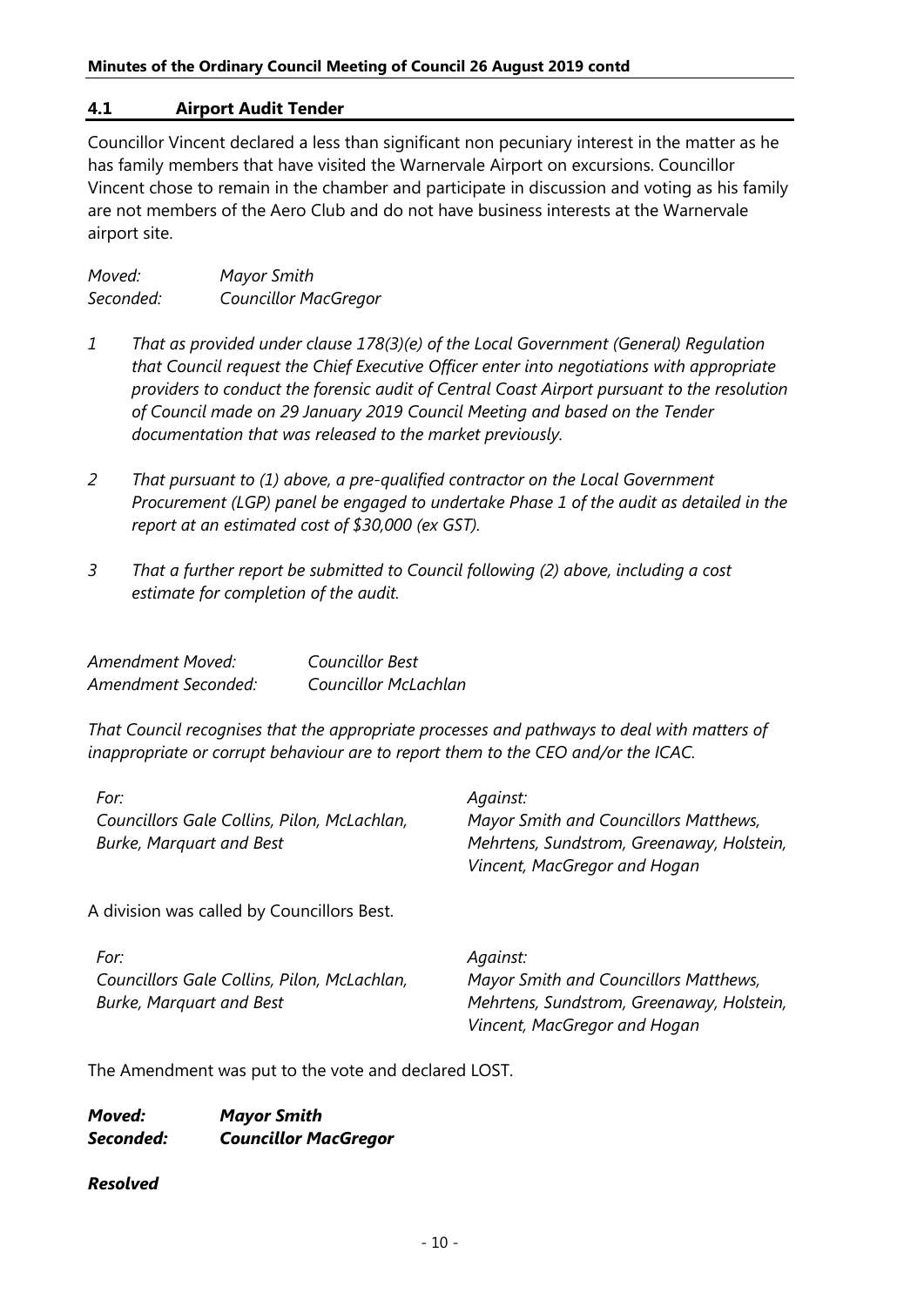- *773/19 That as provided under clause 178(3)(e) of the Local Government (General) Regulation that Council request the Chief Executive Officer enter into negotiations with appropriate providers to conduct the forensic audit of Central Coast Airport pursuant to the resolution of Council made on 29 January 2019 Council Meeting and based on the Tender documentation that was released to the market previously.*
- *774/19 That pursuant to 773/19 above, a pre-qualified contractor on the Local Government Procurement (LGP) panel be engaged to undertake Phase 1 of the audit as detailed in the report at an estimated cost of \$30,000 (ex GST).*
- *775/19 That a further report be submitted to Council following 774/19 above, including a cost estimate for completion of the audit.*

| For:                                            | Against:                                 |
|-------------------------------------------------|------------------------------------------|
| <b>Mayor Smith, Councillors Matthews,</b>       | <b>Councillors Gale Collins, Pilon,</b>  |
| <b>Mehrtens, Sundstrom, Greenaway, Vincent,</b> | McLachlan, Holstein, Burke, Marquart and |
| <b>MacGregor and Hogan</b>                      | Best                                     |

**The motion was declared CARRIED.**

# **4.2 Fraud and Corruption Control Policy**

| Moved:    | <b>Mayor Smith</b>          |
|-----------|-----------------------------|
| Seconded: | <b>Councillor Greenaway</b> |

*Resolved*

*776/19 That Council refer the draft policy to the Audit Risk and Improvement Committee for review and comment prior to coming to Council for adoption.*

*For: Unanimous*

# **4.3 Response to Notice of Motion - SEPP14 Wetland Warnervale**

Councillor Vincent declared a less than significant non pecuniary interest in the matter as he has family members that have visited the Warnervale Airport on excursions. Councillor Vincent chose to remain in the chamber and participate in discussion and voting as his family are not members of the Aero Club and do not have business interests at the Warnervale airport site.

Councillor Marquart left the chamber at 8.37pm during this item and did not return.

| Moved:    | Mayor Smith                 |
|-----------|-----------------------------|
| Seconded: | <b>Councillor Greenaway</b> |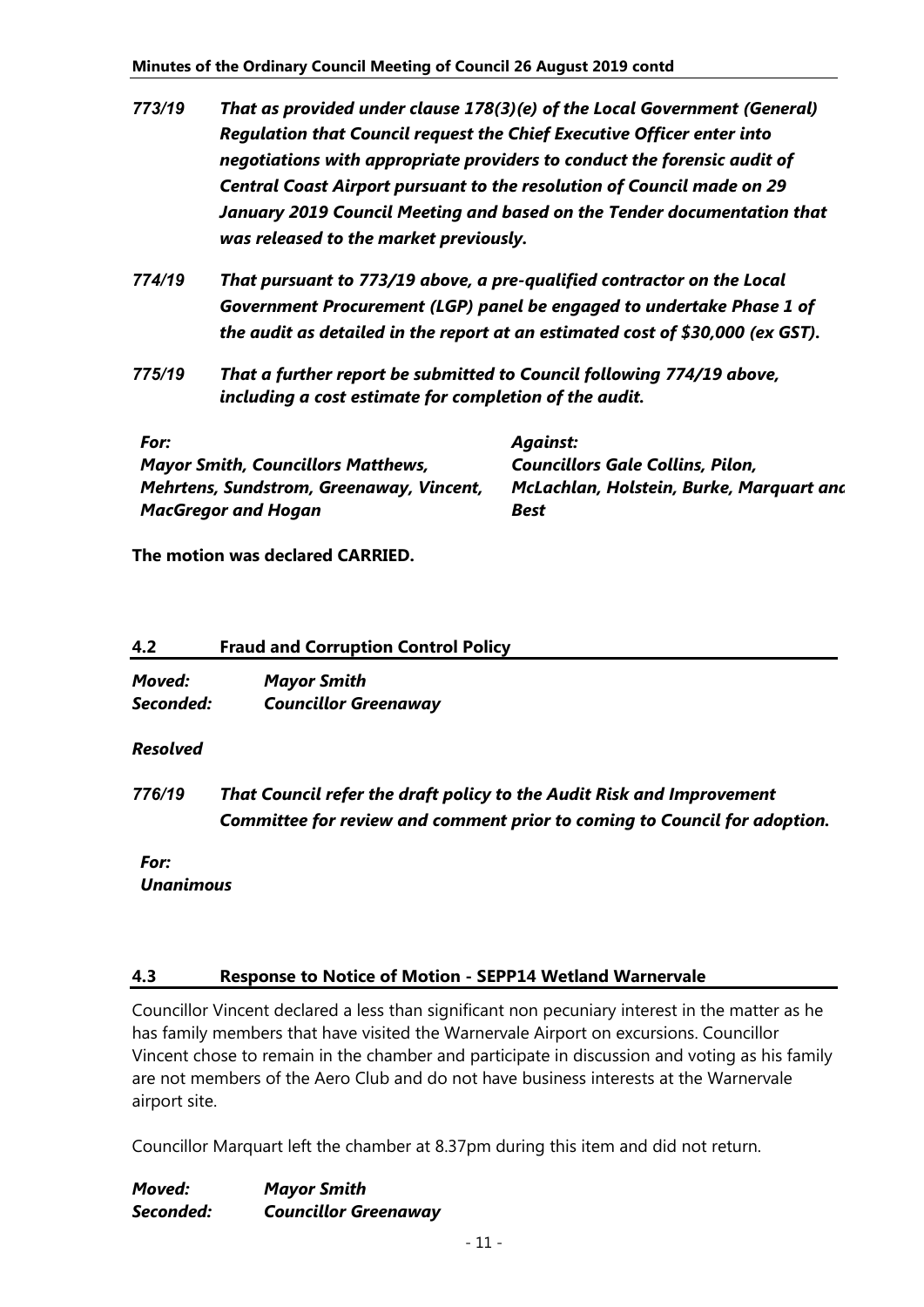#### *Resolved*

- *777/19 That Council develop a remediation plan for the land identified in Figure 2 of the report, which is 0.87ha and within the fenced boundary of the Central Coast Airport which was part of the SEPP 14 Wetland, in accordance with the details contained within the report.*
- *778/19 That a further report be submitted to Council following the preparation of the remediation plan referred to in 1 above, with the report including any potential impacts on the operation of Central Coast Airport.*

*For: Against: Mayor Smith and Councillors Matthews, Mehrtens, Sundstrom, Greenaway, Holstein, Vincent, MacGregor and Hogan Councillors Gale Collins, Pilon, McLachlan, Burke and Best*

#### **4.4 Central Coast Council Single Use Plastic Policy**

Councillor Marquart left the chamber during this item at 8.37pm and did not return.

*Moved: Councillor MacGregor Seconded: Mayor Smith*

#### *Resolved*

- *779/19 That Council receive the report on Central Coast Council Single Use Plastic Policy.*
- *780/19 That Council adopt the Central Coast Council Single Use Plastic Policy that is Attachment 1 to this report.*
- *781/19 That Council advise all those who made a submission of the decision.*

| For:                                         | <b>Against:</b>                           |
|----------------------------------------------|-------------------------------------------|
| <b>Mayor Smith and Councillors Matthews,</b> | <b>Councillors Gale Collins and Burke</b> |
| Mehrtens, Sundstrom, Greenaway, Pilon,       |                                           |
| McLachlan, Holstein, Vincent, MacGregor,     |                                           |
| <b>Hogan and Best</b>                        |                                           |

#### **4.5 Acquisition of Land at Carlton Road Holgate for Road Widening**

This item was adopted by exception in accordance with minute number 754/19.

*Moved: Councillor Gale Collins Seconded: Councillor Holstein*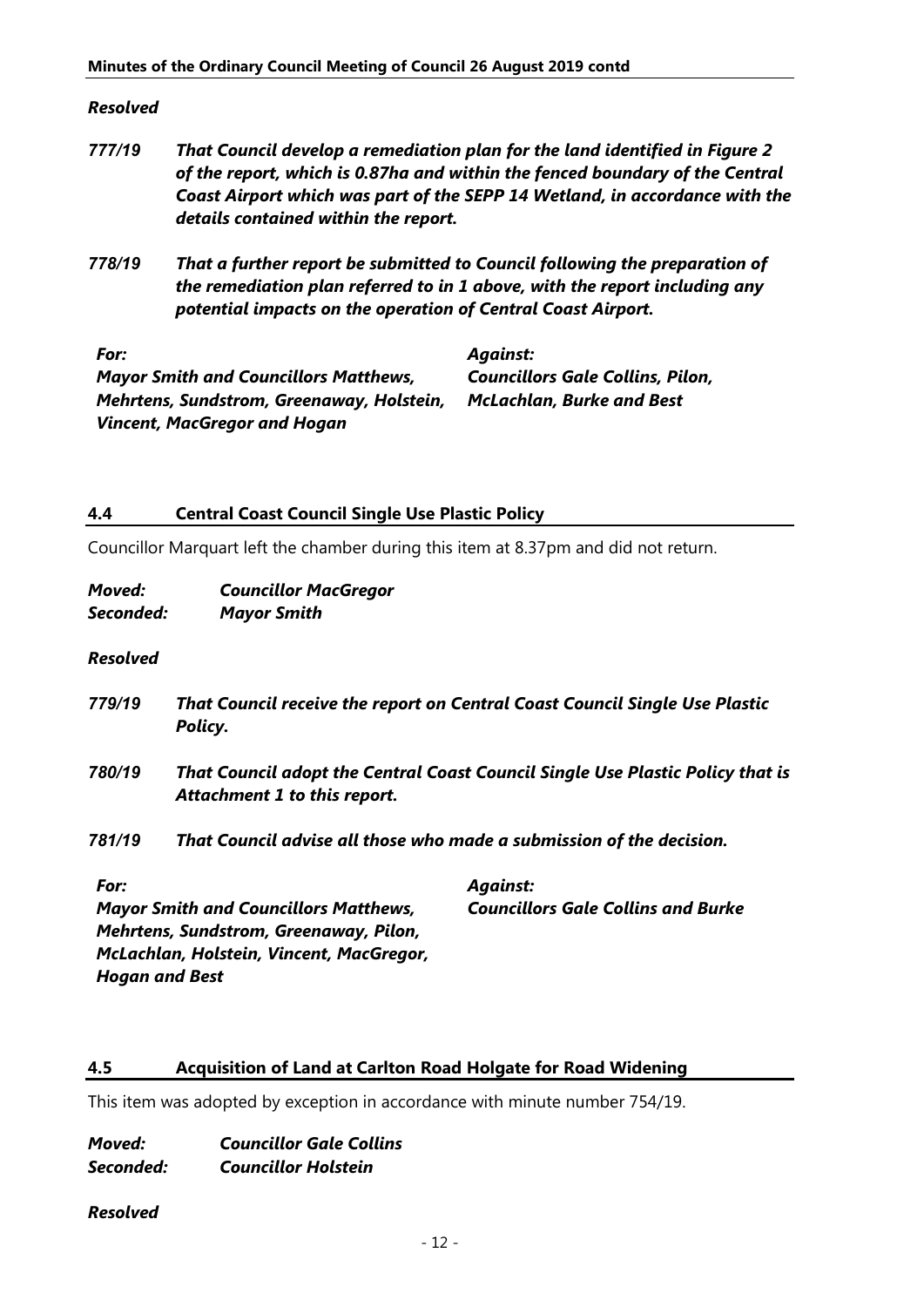- *782/19 That Council resolve to acquire the following land for the purpose of a road ('Land'):*
	- *a That part of Lot 42 DP 1142488 highlighted in yellow in the Plan in Attachment 2, at 6 Carlton Road, Holgate.*
	- *b That part of Lot 41 DP 1142488 highlighted in yellow in the Plan in Attachment 3, at 7 Carlton Road, Holgate.*
	- *c That part of Lot 29 DP 1976 highlighted in yellow in the Plan in Attachment 4, at 15 Carlton Road, Holgate.*
	- *d That part of Lot 46 DP 1976 highlighted in yellow in the Plan in Attachment 5, at 38 Carlton Road, Holgate.*
	- *e That part of Lot 1 DP 1155519 highlighted in yellow in the Plan in Attachment 6, at 1 Arundel Road Holgate.*
	- *f That part of Lot 12 DP 1946 highlighted in yellow in the Plan in Attachment 7, at 13 Clyde Road Holgate.*
- *783/19 That Council authorise the Chief Executive Officer to execute all necessary documentation relevant to the acquisition of the Land.*
- *784/19 That Council resolve to acquire all or some of the portions comprising the Land by compulsory process for the purposes of a road, pursuant to Section 177 of the Roads Act 1993 and in accordance with the requirements of the Land Acquisition (Just Terms Compensation) Act 1991, in the event that negotiations for the acquisition of all or some of the portions comprising the Land with the relevant property owner or owners cannot be satisfactorily resolved.*
- *785/19 That Council resolve to make an application to the Minister for Local Government and the Governor for approval to acquire all or some of the portions comprising the Land by compulsory process pursuant to the Land Acquisition (Just Terms Compensation) Act 1991, in the event that negotiations for the acquisition of the Land with the relevant property owner or owners cannot be satisfactorily resolved.*

*For: Unanimous*

#### **4.6 Water and Sewerage 2019 Development Servicing Plans**

Councillor Marquart left the chamber at 8.37pm and did not return.

*Moved: Mayor Smith Seconded: Councillor Sundstrom*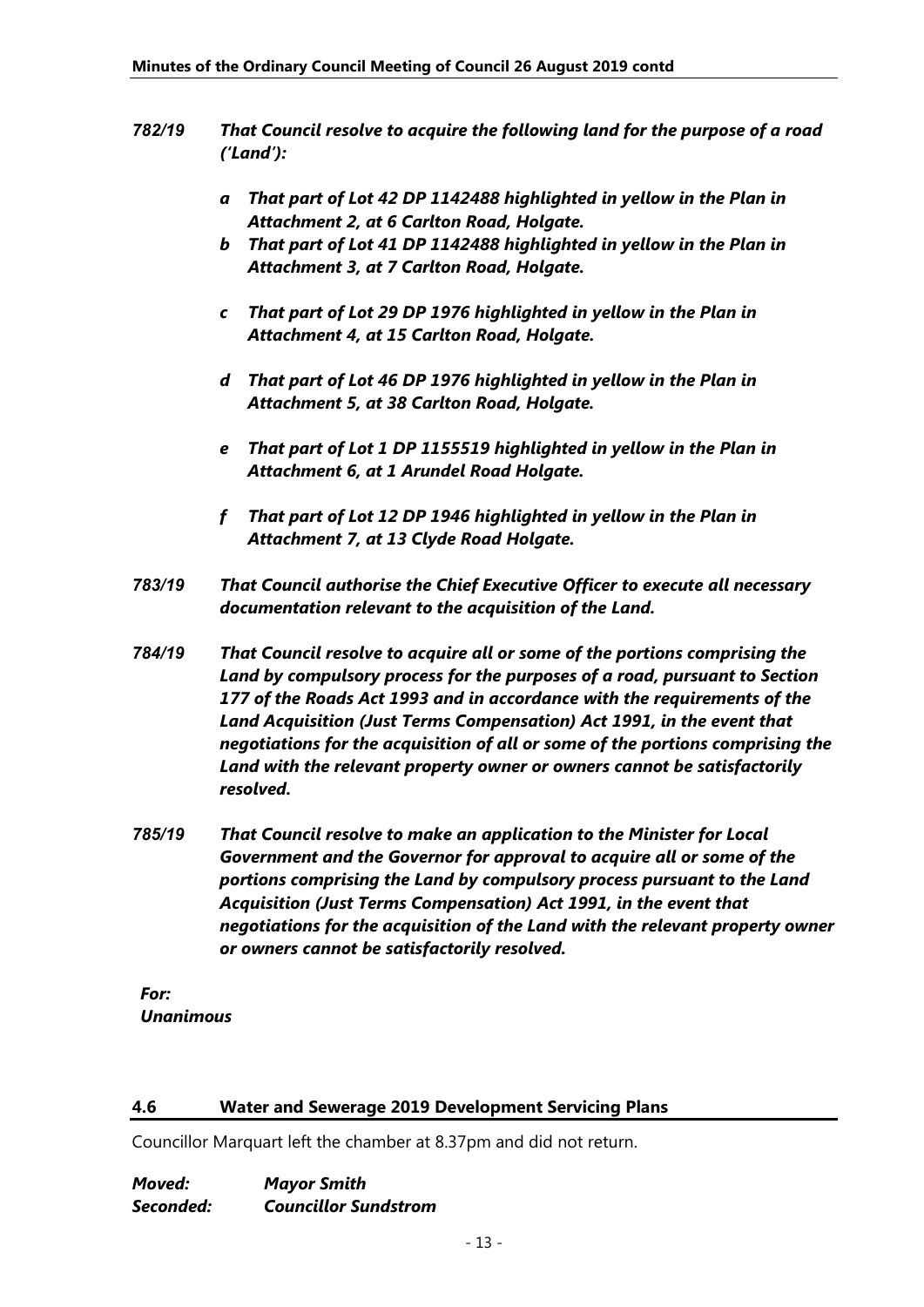| <b>Resolved</b> |                                                                                 |                                                                                                                                                                  |
|-----------------|---------------------------------------------------------------------------------|------------------------------------------------------------------------------------------------------------------------------------------------------------------|
| 786/19          |                                                                                 | That Council adopt the draft Development Servicing Plans in principle.                                                                                           |
| 787/19          | public exhibition for 30 working days in accordance with IPART<br>requirements. | That Council approve the draft Development Servicing Plans be placed on                                                                                          |
| 788/19          | exhibition.                                                                     | That Council adopt the draft Development Servicing Plan and register with<br><b>IPART</b> should no significant objections be received as a result of the public |
| 789/19          | be effective as of 1 November 2019.                                             | That Council note the revised water supply and sewerage developer charges                                                                                        |
| For:            |                                                                                 | Abstained:                                                                                                                                                       |
|                 | <b>Mayor Smith and Councillors Matthews,</b>                                    | <b>Councillor MacGregor</b>                                                                                                                                      |
|                 | <b>Mehrtens, Sundstrom, Greenaway, Gale</b>                                     |                                                                                                                                                                  |
|                 | Collins, Pilon, McLachlan, Holstein, Burke,                                     |                                                                                                                                                                  |
|                 | <b>Vincent, Hogan and Best</b>                                                  |                                                                                                                                                                  |

# **4.7 Community Support Grant Program - June 2019**

Councillor Hogan declared a less than significant non pecuniary interest in the matter as she knows some of the recipients. Councillor Hogan chose to remain in the chamber and participate in discussion and voting as she will manage the minor conflict by being objective and fair while carrying out her public duties.

Councillor Best declared a pecuniary interest in the matter as he is the General Manager of Central Coast Group Training who has a grant request in the report. Councillor Best left the chamber at 8.43pm, returned at 8.44pm and did not participate in discussion or voting.

Councillor Marquart left the chamber at 8.37pm and did not return.

| Moved:    | <b>Mayor Smith</b>         |
|-----------|----------------------------|
| Seconded: | <b>Councillor Holstein</b> |

- *790/19 That Council allocate \$54,323.98 from the 2019-20 grants budget to the community grant programs as outlined in the following report and Attachment 1.*
- *791/19 That Council decline applications for the reasons indicated in Attachment 2 the applicants be advised and where relevant, directed to alternate funding.*

| For:                                         | <b>Against:</b>                           |
|----------------------------------------------|-------------------------------------------|
| <b>Mayor Smith and Councillors Matthews,</b> | <b>Councillors Greenaway, Vincent and</b> |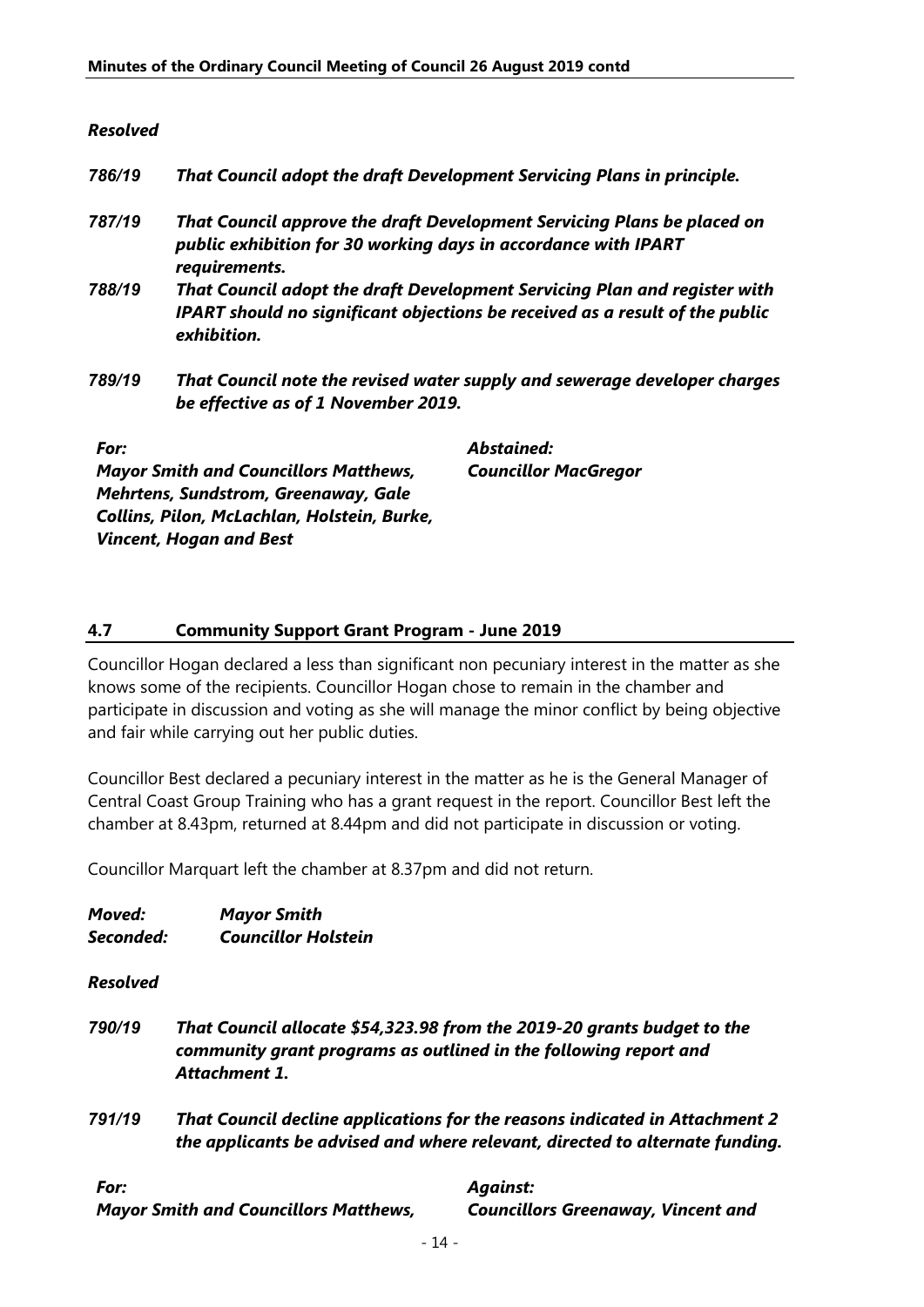*Mehrtens, Sundstrom, Gale Collins, Pilon, McLachlan, Holstein, Burke and Hogan MacGregor*

#### **4.8 Innovation and Futures Reference Group**

Councillor Marquart left the chamber at 8.37pm and did not return.

*Moved: Mayor Smith Seconded: Councillor MacGregor*

#### *Resolved*

- *792/19 That Council establish the Innovation and Futures Reference Group as an open engagement forum for debate and engagement of stakeholder views on strategic matters relevant to the development of Council's innovation agenda.*
- *793/19 That Council adopt the draft Terms of Reference provided as Attachment 2 to this report.*
- *794/19 That Council endorse the following Councillors to be part of the Innovation and Futures Reference Group's Steering Group, as follows;*
	- *Mayor Smith*
	- *Councillor Holstein*
	- *Councillor Greenaway*
	- *Councillor Vincent*
	- *Councillor MacGregor*
- *795/19 That Council as part of the September 2019 quarterly budget review make provision for the reallocation of operational funding from the existing Innovation and Futures department budget for delivering the open engagement forum events of the Innovation and Futures Reference Group.*

*For: Against: Mayor Smith and Councillors Matthews, Mehrtens, Sundstrom, Greenaway, McLachlan, Holstein, Burke, Vincent, MacGregor, Hogan and Best*

*Councillors Gale Collins and Pilon*

## **4.9 Meeting Record of the Protection of the Environment Trust Management Committee held on 28 June 2019**

This item was adopted by exception in accordance with minute number 754/19.

| Moved:    | <b>Councillor Gale Collins</b> |
|-----------|--------------------------------|
| Seconded: | <b>Councillor Holstein</b>     |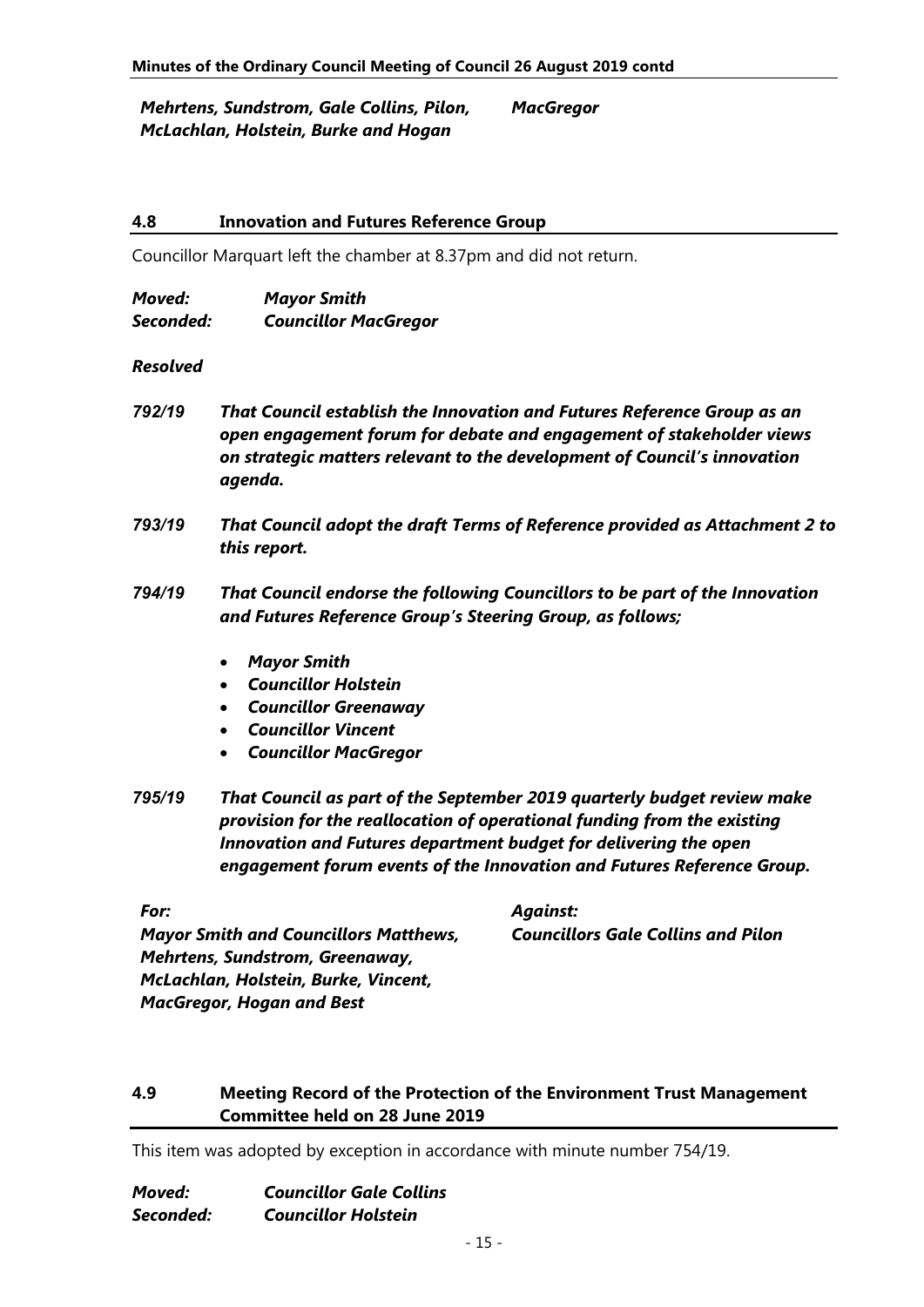#### *Resolved*

- *796/19 That Council note the Meeting Record of the Protection of the Environment Trust Management Committee held on 28 June 2019 that is Attachment 1 to this report.*
- *797/19 That Council staff send correspondence to the relevant parties noting the 6 parcels of land donated to and held by the Trust for protection of environmental values.*
- *798/19 That Council endorse an application being made for the addition of a message on the 10.7 Certificate (formerly Section 149) of each of the six properties at Somersby donated to the Protection of the Environment Trust noting the above.*
- *799/19 That Council resolve that the Protection of the Environment Trust Management Committee coordinates an annual Strom Talk to support the objectives of the Trust.*
- *800/19 That Council as Trustee resolve to release the funds in accordance with the information provided in the confidential attachment outlining the two Smarty Grants applications received, as set out in Attachment 2 to this report.*
- *801/19 That Council resolve, pursuant to s.11(3) of the Local Government Action 1993, that Attachment 2 to this report remain confidential as the attachment includes commercial information of a confidential nature that would, if disclosed prejudice the commercial position of the person who supplied it and it would not be in the public interest for this information to be made available as it would jeopardise Council's ability to collect such information in the future.*

*For: Unanimous*

## **4.10 Adoption of an amended 2019-20 Fee - Circuses and Carnivals**

Councillor Marquart left the chamber at 8.37pm and did not return.

*Moved: Councillor Holstein Seconded: Councillor Greenaway*

## *Resolved*

*802/19 That Council note that the proposed reduction to the daily fee for Circuses and Carnivals in 2019-20 was publicly exhibited from Thursday 28 June 2019 to Thursday 25 July 2019 in accordance with ss. 610F and 705 of the Local Government Act 1993.*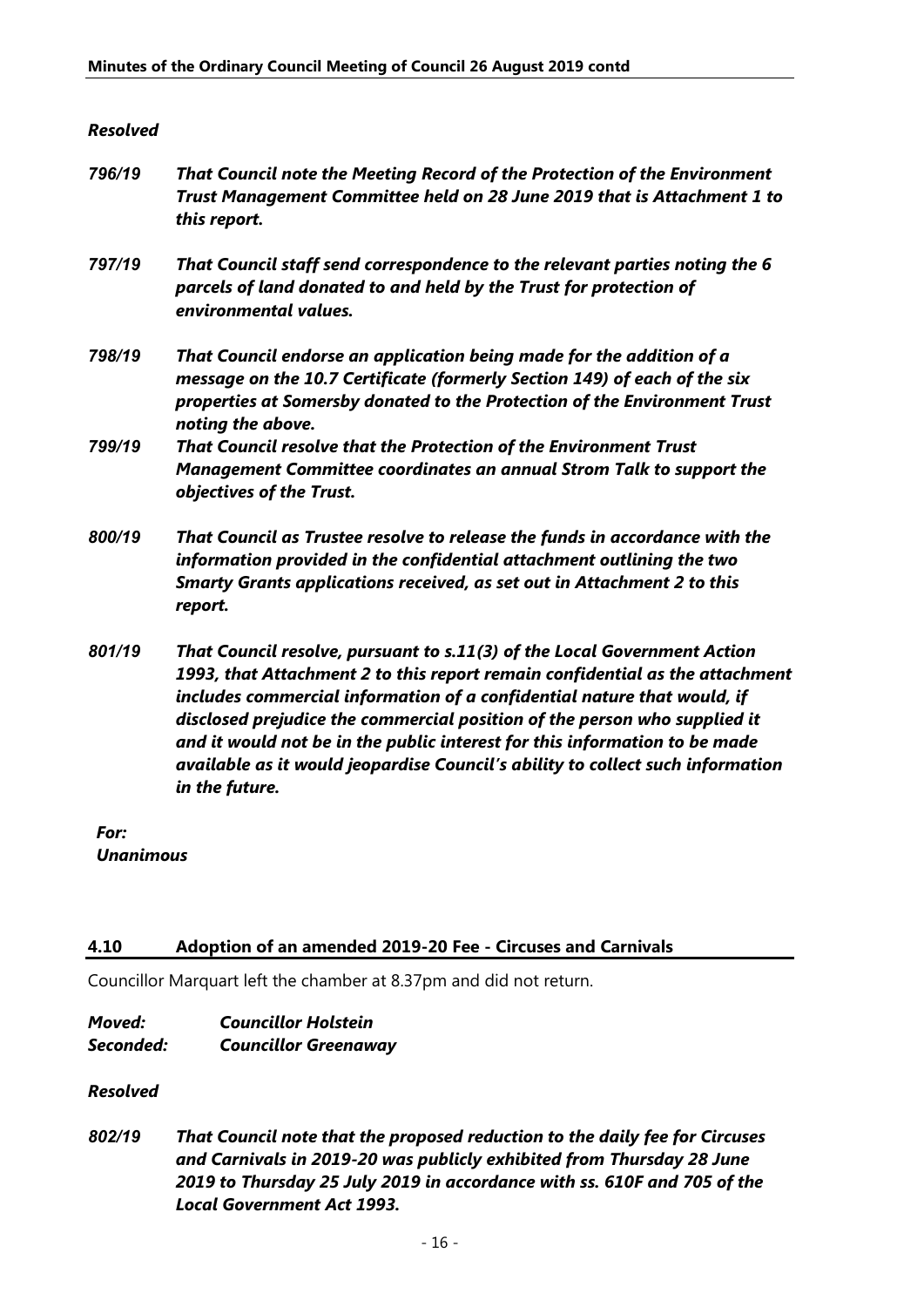- *803/19 That Council further note that there were no submissions received by Council during the public exhibition of the proposed reduction to the fee for the 2019-20 financial year.*
- *804/19 That Council determine, pursuant to s. 610F of the Local Government Act 1993, to approve the exhibited proposed amended fee for 2019-20.*
- *805/19 That Council note that it does not currently own any land holdings that could host an exotic animals circus.*

*For: Against: Mayor Smith and Councillors Matthews, Mehrtens, Sundstrom, Greenaway, Gale Collins, Pilon, McLachlan, Holstein, Burke, Vincent, MacGregor and Hogan Councillor Best*

#### **4.11 Amendments to the 2019/20 Capital Budget**

This item was adopted by exception in accordance with minute number 754/19.

Mayor Smith declared a significant non pecuniary disclosure in the matter as she is on the Board of Central Coast Marine Discovery Centre.

| Moved:    | <b>Councillor Gale Collins</b> |
|-----------|--------------------------------|
| Seconded: | <b>Councillor Holstein</b>     |

#### *Resolved*

- *806/19 That Council note a \$4.3 million increase to the 2019-20 capital works budget to accommodate projects continuing from 2018-19 as detailed in the attachment to this report.*
- *807/19 That Council approve a \$1.7 million increase to the 2019-20 capital budget to accommodate grant and developer contribution funded projects, new projects and increases in project budgets as detailed in the attachment to this report.*
- *For: Unanimous*

#### **4.12 Ordinary Rates Harmonisation**

Councillor Marquart left the chamber at 8.37pm and did not return.

Councillor Vincent left the chamber at 9.05pm, returned at 9.09pm, and did not participate in discussion or voting.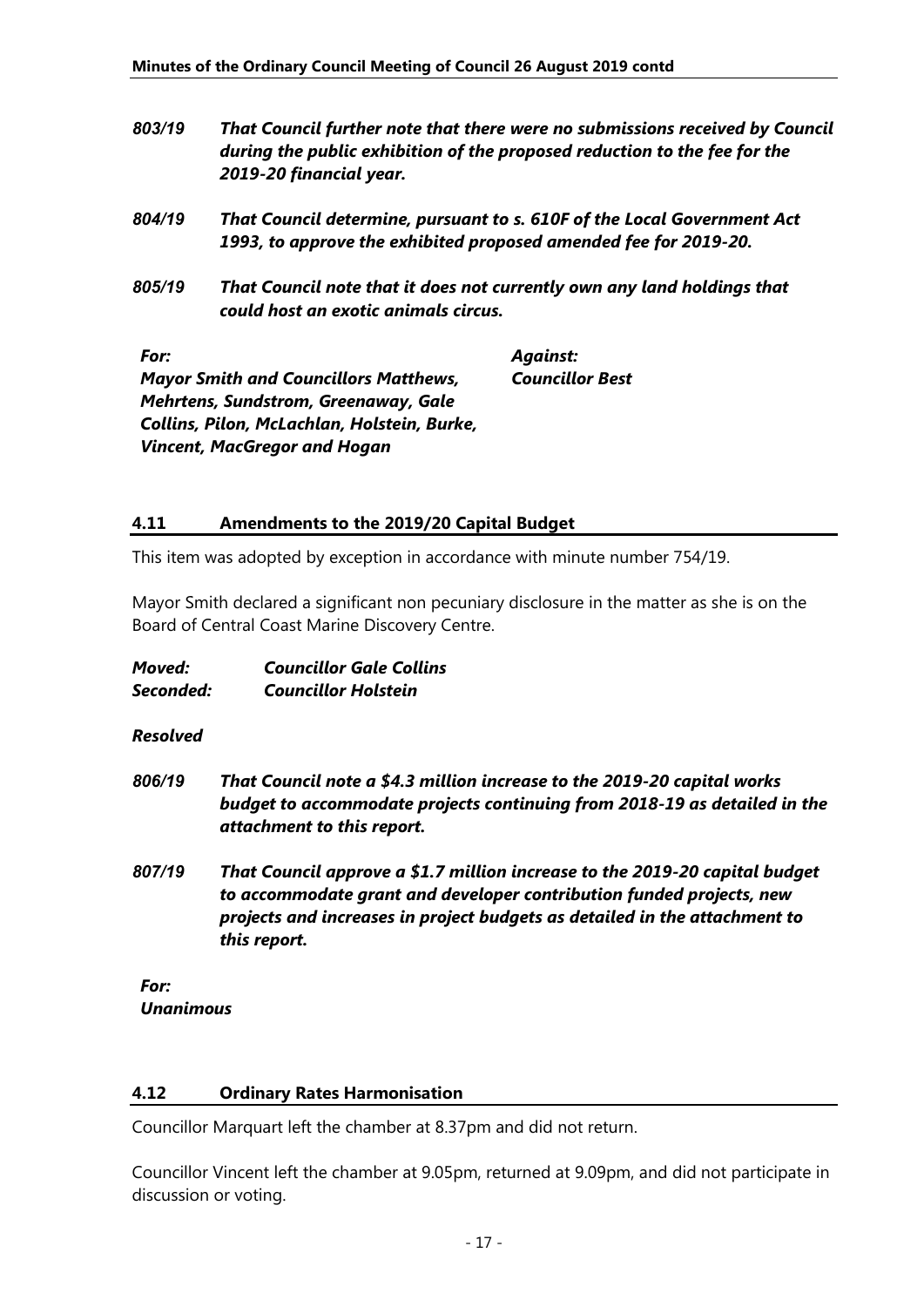# *Moved: Mayor Smith Seconded: Councillor Greenaway*

#### *Resolved*

*808/19 That Council adhere to the newly legislated timeline for ordinary rates harmonisation of 1 July 2021 (2021-2022).*

| For:                                         | <b>Against:</b>        |
|----------------------------------------------|------------------------|
| <b>Mayor Smith and Councillors Matthews,</b> | <b>Councillor Best</b> |
| <b>Mehrtens, Sundstrom, Greenaway, Gale</b>  |                        |
| Collins, Pilon, McLachlan, Holstein, Burke,  |                        |
| <b>MacGregor and Hogan</b>                   |                        |

#### **4.13 Gosford Cultural Precinct - Audit**

Councillor Holstein declared a pecuniary interest in the matter as he is employed casually with a tenant at the parkside site. Councillor Holstein left the chamber at 9.09pm, did not return.

Councillor Marquart left the chamber at 8.37pm and did not return.

| Moved:    | <b>Mayor Smith</b>          |
|-----------|-----------------------------|
| Seconded: | <b>Councillor MacGregor</b> |

#### *Resolved*

*809/19 That Council defer the matter to allow a Councillor workshop with the contractor to define the scope of the audit.*

*For: Against: Mayor Smith, Councillors Matthews, Mehrtens, Sundstrom, Greenaway, Gale Collins, Pilon, Burke, Vincent, MacGregor and Hogan Councillors Pilon, McLachlan and Best*

The Mayor adjourned the meeting at 9.16pm, resuming at 9.29pm.

#### **5.1 Asbestos Tipping Charges Moratorium**

This item was adopted by exception in accordance with minute number 754/19.

*Moved: Councillor Gale Collins Seconded: Councillor Holstein*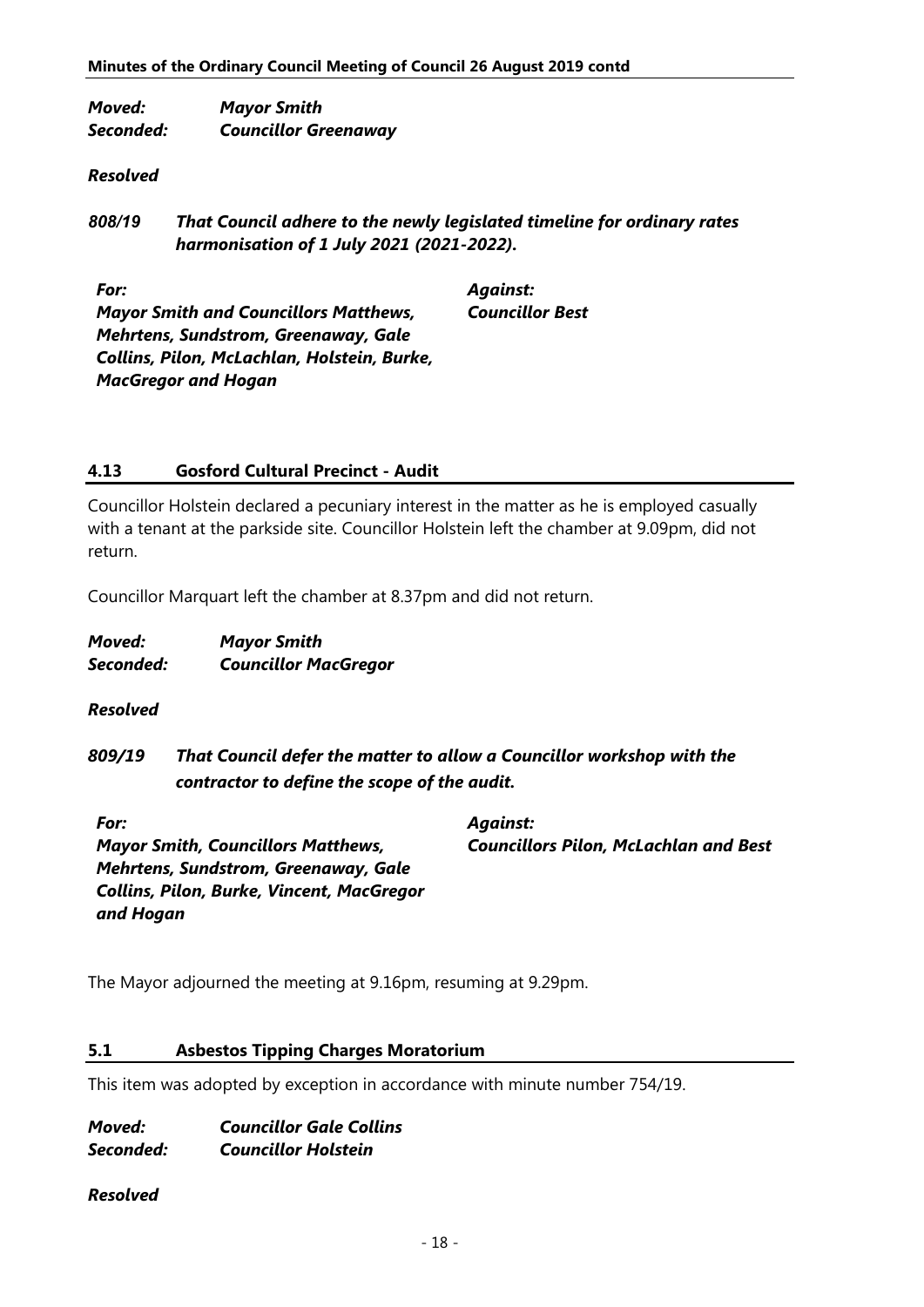#### *810/19 That Council receive the report on Asbestos Tipping Charges Moratorium.*

#### *For: Unanimous*

## **5.2 Investment Report for July 2019**

This item was adopted by exception in accordance with minute number 754/19.

*Moved: Councillor Gale Collins Seconded: Councillor Holstein*

#### *Resolved*

*811/19 That Council receive the Investment Report for July 2019.*

*For: Unanimous*

#### **5.3 2018/19 Capital Works Project Status**

Councillor Marquart left the chamber at 8.37pm and did not return.

Councillor Holstein left the chamber at 9.10pm and did not return.

| Moved:<br>Seconded: | <b>Mayor Smith</b><br><b>Councillor MacGregor</b>                                                                                                                                            |
|---------------------|----------------------------------------------------------------------------------------------------------------------------------------------------------------------------------------------|
| <b>Resolved</b>     |                                                                                                                                                                                              |
| 812/19              | That Council receive the report on 2018/19 Capital Works Project Status.                                                                                                                     |
| 813/19              | That Council thank and commend our staff for the work outlined in the<br>report with over 90% completion.                                                                                    |
| 814/19              | That Council request the Chief Executive Officer provide an update on the<br>current status of delivery of election promises and commitments from both<br>the State and Federal governments. |
| For:                |                                                                                                                                                                                              |

*Unanimous*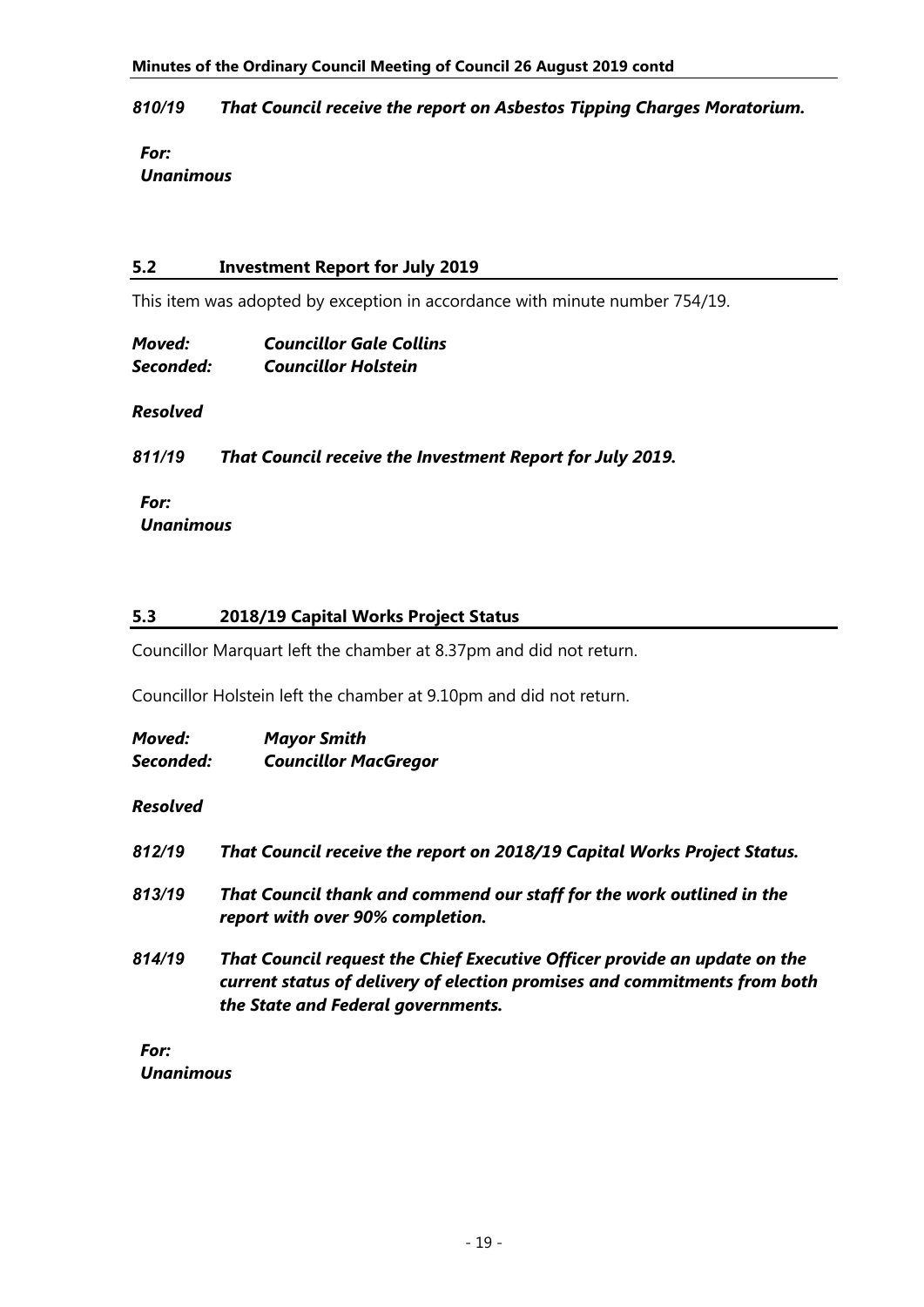# **5.4 Activities of the Development Assessment and Environment and Certification Units - April to June 2019 Quarter 4**

This item was adopted by exception in accordance with minute number 754/19.

| Moved:    | <b>Councillor Gale Collins</b> |
|-----------|--------------------------------|
| Seconded: | <b>Councillor Holstein</b>     |

#### *Resolved*

*815/19 That Council receive and note the report on development statistics.*

*For: Unanimous*

# **5.5 Meeting Record of the Catchments and Coast Committee Brisbane Water and Gosford Lagoons held 20 June 2019**

This item was adopted by exception in accordance with minute number 754/19.

*Moved: Councillor Gale Collins Seconded: Councillor Holstein*

#### *Resolved*

*816/19 That Council receive the report on Meeting Record of the Catchments and Coast Committee Brisbane Water and Gosford Lagoons held 20 June 2019.*

#### *For: Unanimous*

## **5.6 Meeting Record of the Catchments and Coast Committee Tuggerah Lakes held on 26 June 2019**

This item was adopted by exception in accordance with minute number 754/19.

*Moved: Councillor Gale Collins Seconded: Councillor Holstein*

#### *Resolved*

## *817/19 That Council receive the report on Meeting Record of the Catchments and Coast Committee Tuggerah Lakes held on 26 June 2019.*

*For: Unanimous*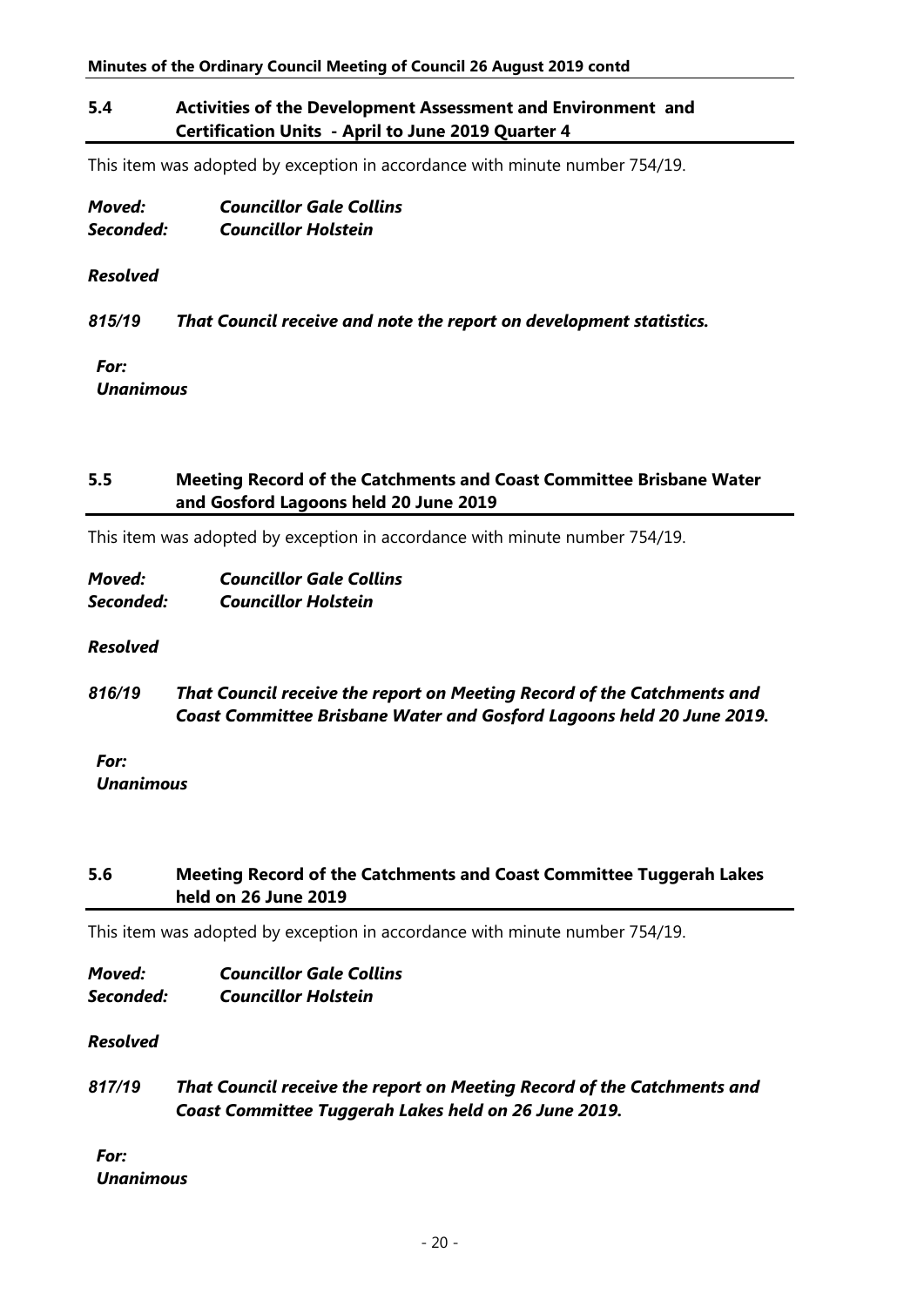## **5.7 Meeting Record of the Employment and Economic Development Committee held 13 June 2019**

Councillor Marquart left the chamber at 8.37pm and did not return.

Councillor Holstein left the chamber at 9.10pm and did not return.

| Moved:    | <b>Mayor Smith</b>          |
|-----------|-----------------------------|
| Seconded: | <b>Councillor McLachlan</b> |

#### *Resolved*

- *818/19 That Council receive the report on Meeting Record of the Employment and Economic Development Committee held 13 June 2019.*
- *819/19 That Council acknowledges Central Coast unemployment figures are significantly higher than the state average.*
- *820/19 That Council request the Chief Executive Officer report back on resourcing the economic development team in order to assist major industry wishing to relocate to the Central Coast.*

# *For:*

*Unanimous*

# **5.8 Meeting Record of Mangrove Mountain and Spencer Advisory Committee held on 25 June 2019**

This item was adopted by exception in accordance with minute number 754/19.

| Moved:    | <b>Councillor Gale Collins</b> |
|-----------|--------------------------------|
| Seconded: | <b>Councillor Holstein</b>     |

## *Resolved*

*821/19 That Council receive the report on Meeting Record of Mangrove Mountain and Spencer Advisory Committee held on 25 June 2019.*

*For: Unanimous*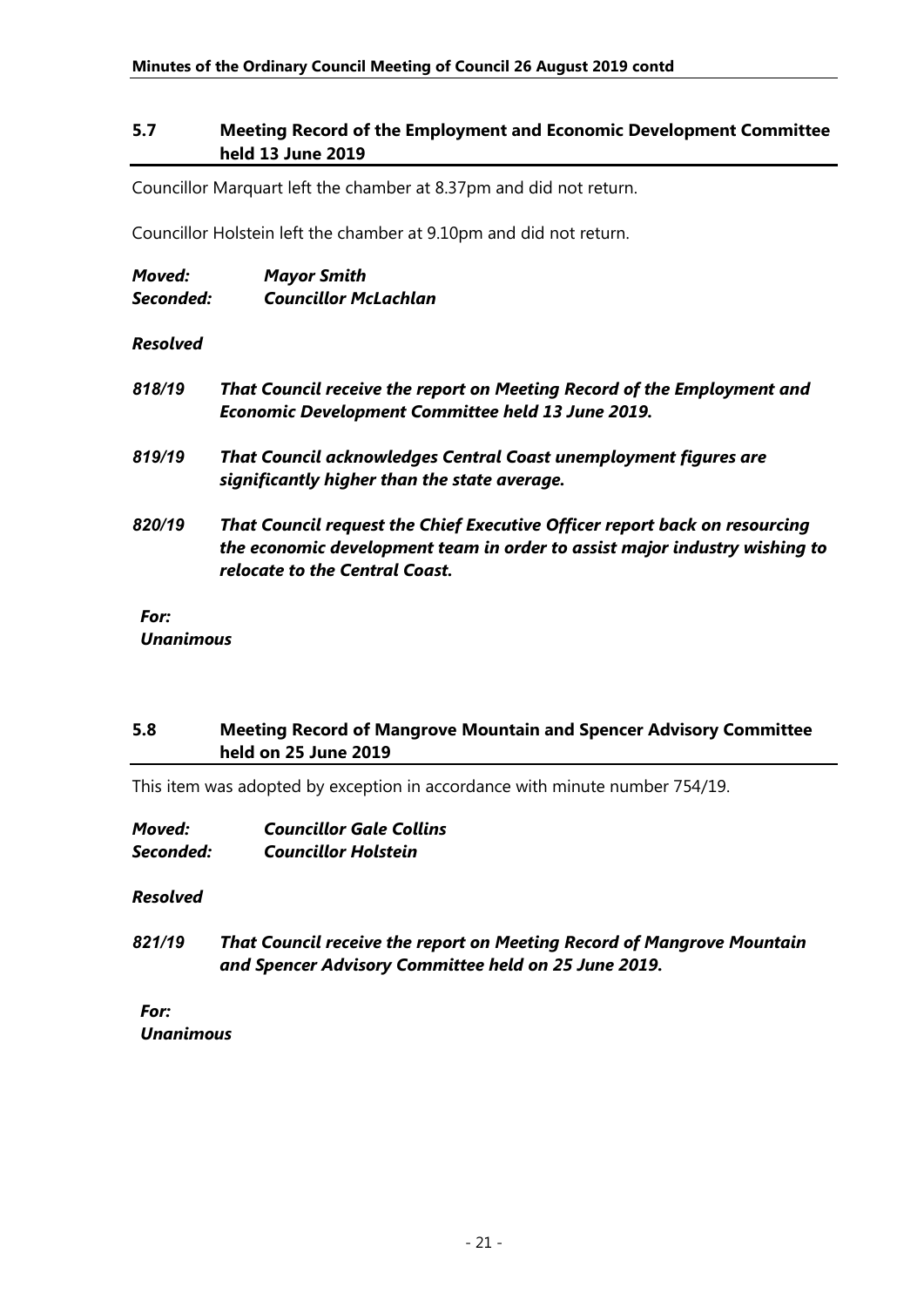#### **8.1 Notice of Motion - Umina Mall**

This item was adopted by exception in accordance with minute number 754/19.

| Moved:    | <b>Councillor Gale Collins</b> |
|-----------|--------------------------------|
| Seconded: | <b>Councillor Holstein</b>     |

#### *Resolved*

- *822/19 That Council note it has been more than six months since fire gutted Umina Mall shopping village.*
- *823/19 That Council receive the petition of 400 residents calling for action to rebuild the site to improve community amenity and to give locals back their shopping village.*
- *824/19 That Council note there is an existing approved DA for the site.*
- *825/19 That Council acknowledge that delays have occurred due to failed negotiations for the sale of neighbouring lots conducted by the former Gosford Council and under Administration at which time the Administrator determined to reject a previously negotiated price.*
- *826/19 That Council request a confidential report be returned by the last meeting in September on the status of the proposed sale of Lot 100 DP 1201961, and other relevant lots, with options for sale that reflect the good faith previously shown by Gosford Council and the owner of neighbouring sites, and the need for urgent action to bring the site back to life.*

*For: Unanimous*

## **8.2 Notice of Motion - Council Supports Climate Change Emergency Declaration**

Councillor Best declared a less than significant non pecuniary interest in the matter as he is concerned that such a policy may impact on all Councillors homes. Councillor Best chose to remain in the chamber as this is not a given, only a concern.

Councillor Gale Collins declared a pecuniary interest in the matter as the Director of Governance advised to leave chamber as she owns a property on the Central Coast and the motion may increase insurance premium and lower property value. Councillor Gale Collins left the chamber at 7.23pm, returned at 8.00pm, and did not participate in discussion or voting.

Councillor Marquart declared a less than significant non pecuniary interest in the matter as. it negatively affects Central Coast ratepayers. Councillor Marquart chose to remain in the chamber and participate in discussion and voting as he is a Central Coast ratepayer.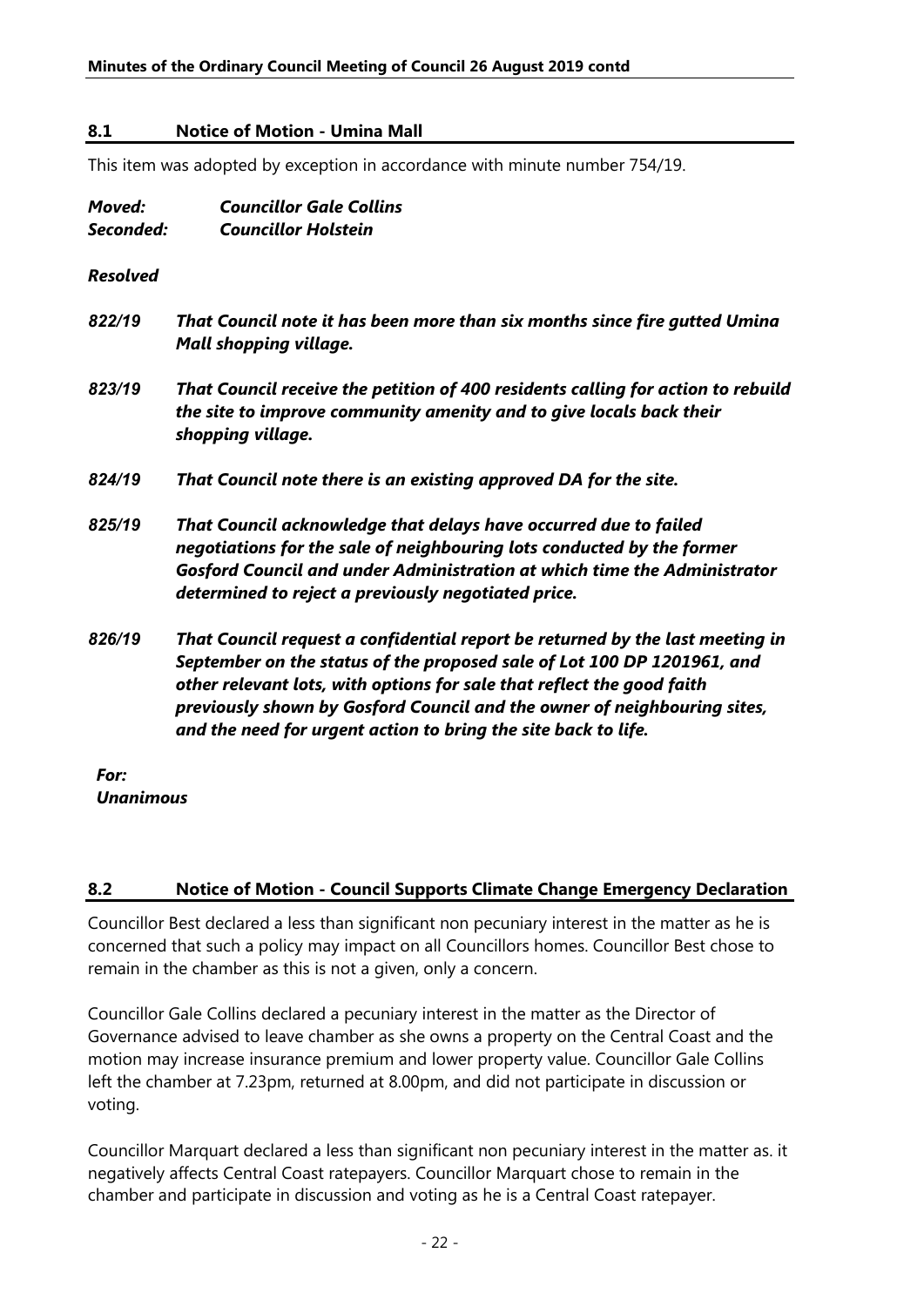Councillor McLachlan declared a pecuniary interest in the matter as insurance premiums will go through the roof. Councillor McLachlan left the chamber at 7.23pm, returned at 8.00pm, and did not participate in discussion or voting.

Councillor Pilon declared a pecuniary interest in the matter as the advice from the Director of Governance to Councillor McLachlan, she chose to declare a pecuniary interest due to the implementation of this motion having a high potential to increase her insurance and decrease the value of her home. Councillor Pilon has received numerous concerns from neighbours who have been advised by their insurance companies that their premiums have gone up considerably due to climate change. Councillor Pilon left the chamber at 7.23pm, returned at 8.00pm, and did not participate in discussion or voting.

Councillor Vincent arrived at 7.28pm during discussion on this item. Councillor Vincent declared a pecuniary interest in the matter as he works for a local industry. Councillor Vincent left the chamber at 7.52pm, returned at 8.00pm, and did not participate in discussion or voting.

| Moved:    | <b>Councillor MacGregor</b> |
|-----------|-----------------------------|
| Seconded: | Councillor Hogan            |

- *1 That Council accepts that warming due to human release of greenhouse gasses (generally termed climate change) poses a clear and present danger to the local and global community.*
- *2 That Council notes that climate change impacts are affecting people today and are projected to get much worse as time passes.*
- *3 That Council understands that government decisions made today are directly impacting and will impact on the future health and well-being of residents on the Central Coast and elsewhere.*
- *4 That council acknowledges that declaring a climate emergency is meaningless without strong policy and the action to implement it and therefore,*
- *5 That council declare a climate emergency and request the Chief Executive Officer to prepare and submit a report to Council on the costs of providing sufficient resources and action to implement the following measures as a response to the declaration of a climate emergency:*
	- *a) Immediately implementing the Climate Change Policy (CCP) including urgent preparation of the plans required to reduce emissions and adapt to environmental changes and extreme events including a climate action plan.*
	- *b) Appoint a council reference group of suitably qualified selected experts to provide advice on the councils response to the climate change emergency.*
	- *c) Set measurable targets and times for achieving the climate action plan that are in line with the emergency regarding GHG emissions and for urgent preparation for extreme events.*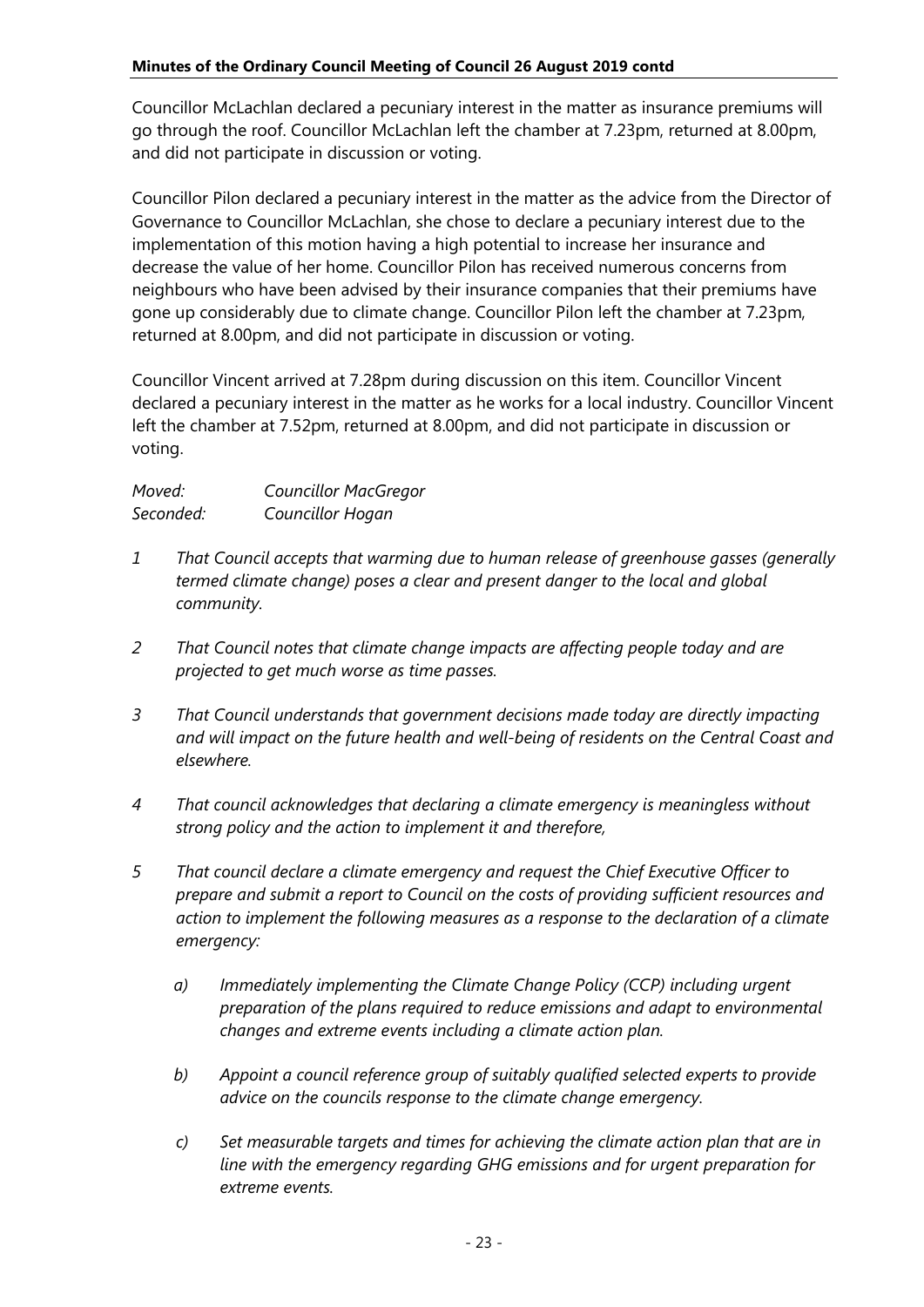- *d) Set council emissions reduction target (below 2017/18 levels) consistent with the pathway number 1 in the IPCC special report that follows 60% by 2022 and 85% by 2028.*
- *e) Include consideration of the threats from environmental change due to climate change (as set out in IPCC reports, CSIRO and BOM studies) into council plans and decision making processes.*
- *f) Investigate opportunities and provide appropriate support for local industry that reduces emissions or increases community resilience to climate impacts.*
- *g) Support employment opportunities that would encourage a just transition away from fossil fuels both on the Central Coast and elsewhere.*
- *h) Commence advocating for the establishment of a just transition authority to be based on the Central Coast to oversee the transition of local workers in the power and mining industries into new employment positions that reflect their skills training and current remuneration levels for future employment.*
- *i) Seek to develop the WEZ and other suitable employment lands on the Central Coast as job hubs for industries such as renewable energy, smart manufacturing, robotics, ICT and other associated sustainable industries.*
- *6 Write to the NSW Premier and the Prime Minister and relevant Energy and Environment Ministers declaring a climate emergency and calling on the State and Federal government to do so too.*

| Amendment Moved:    | <b>Councillor Marquart</b> |
|---------------------|----------------------------|
| Amendment Seconded: | <b>Councillor Best</b>     |

*That Council rule out consideration of planned retreat, managed realignment or time limited development consent in any form due to the negative impact of such policies to over 20,000 properties in local government area.*

| For:                                 | Against:                                  |
|--------------------------------------|-------------------------------------------|
| Councillors Burke, Marguart and Best | Mayor Smith, Matthews, Mehrtens,          |
|                                      | Sundstrom, Greenaway, Holstein, MacGregor |
|                                      | and Hogan                                 |

The amendment was put the vote and declared LOST. The motion was then put.

A division was called by Councillors Marquart, Burke and Best.

| For:                                                | Against:                                  |
|-----------------------------------------------------|-------------------------------------------|
| Councillors Burke, Marquart and Best                | Mayor Smith, Matthews, Mehrtens,          |
|                                                     | Sundstrom, Greenaway, Holstein, MacGregor |
|                                                     | and Hogan                                 |
| The Amendment was put to the vote and declared LOST |                                           |

The Amendment was put to the vote and declared LOST.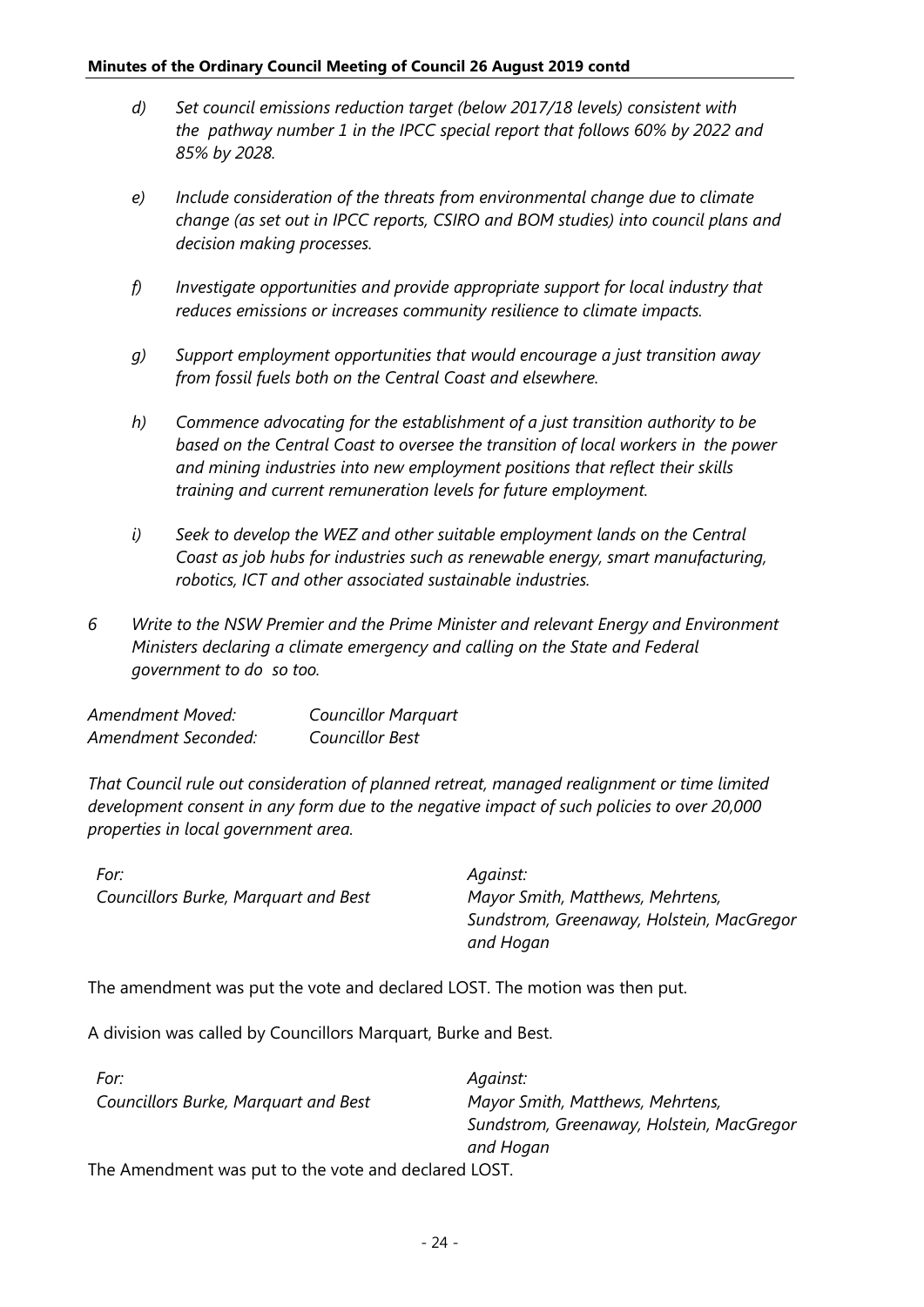#### **Motion of Dissent**

*Moved: Councillor Marquart Seconded: Councillor Best*

*That Councillor Marquart was not given the opportunity to address the Chairperson's ruling requesting he either withdraw, apologise or take his seat.*

| For:                                 | Against:                                  |
|--------------------------------------|-------------------------------------------|
| Councillors Burke, Marguart and Best | Mayor Smith, Matthews, Mehrtens,          |
|                                      | Sundstrom, Greenaway, Holstein, MacGregor |
|                                      | and Hogan                                 |

As a result of the division the motion was declared LOST.

| Moved:    | <b>Councillor MacGregor</b> |
|-----------|-----------------------------|
| Seconded: | <b>Councillor Hogan</b>     |

| 827/19 |                                                                                                                                                       | That Council accepts that warming due to human release of greenhouse<br>gasses (generally termed climate change) poses a clear and present danger<br>to the local and global community.                                                                                                    |  |
|--------|-------------------------------------------------------------------------------------------------------------------------------------------------------|--------------------------------------------------------------------------------------------------------------------------------------------------------------------------------------------------------------------------------------------------------------------------------------------|--|
| 828/19 |                                                                                                                                                       | That Council notes that climate change impacts are affecting people today<br>and are projected to get much worse as time passes.                                                                                                                                                           |  |
| 829/19 |                                                                                                                                                       | That Council understands that government decisions made today are directly<br>impacting and will impact on the future health and well-being of residents<br>on the Central Coast and elsewhere.                                                                                            |  |
| 830/19 | That Council acknowledges that declaring a climate emergency is<br>meaningless without strong policy and the action to implement it and<br>therefore, |                                                                                                                                                                                                                                                                                            |  |
| 831/19 |                                                                                                                                                       | That Council declare a climate emergency and request the Chief Executive<br>Officer to prepare and submit a report to Council on the costs of providing<br>sufficient resources and action to implement the following measures as a<br>response to the declaration of a climate emergency: |  |
|        | a                                                                                                                                                     | <b>Immediately implementing the Climate Change Policy (CCP) including</b><br>urgent preparation of the plans required to reduce emissions and adapt<br>to environmental changes and extreme events including a climate<br>action plan.                                                     |  |
|        | b                                                                                                                                                     | Appoint a council reference group of suitably qualified selected experts<br>to provide advice on the councils response to the climate change<br>emergency.                                                                                                                                 |  |
|        | $\mathbf c$                                                                                                                                           | Set measurable targets and times for achieving the climate action plan                                                                                                                                                                                                                     |  |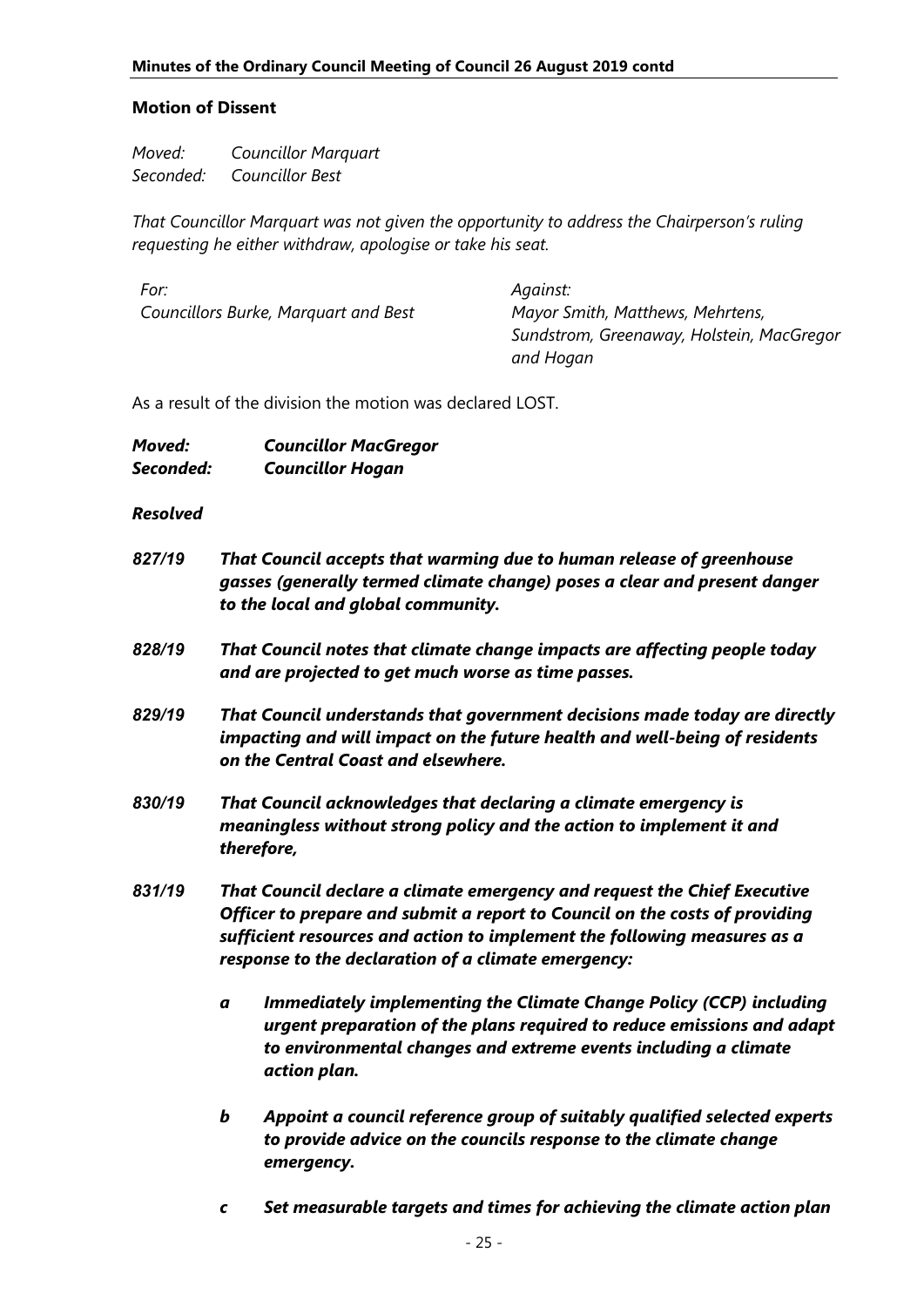*that are in line with the emergency regarding GHG emissions and for urgent preparation for extreme events.*

- *d Set council emissions reduction target (below 2017/18 levels) consistent with the pathway number 1 in the IPCC special report that follows 60% by 2022 and 85% by 2028.*
- *e Include consideration of the threats from environmental change due to climate change (as set out in IPCC reports, CSIRO and BOM studies) into council plans and decision making processes.*
- *f Investigate opportunities and provide appropriate support for local industry that reduces emissions or increases community resilience to climate impacts.*
- *g Support employment opportunities that would encourage a just transition away from fossil fuels both on the Central Coast and elsewhere.*
- *h Commence advocating for the establishment of a just transition authority to be based on the Central Coast to oversee the transition of local workers in the power and mining industries into new employment positions that reflect their skills training and current remuneration levels for future employment.*
- *i Seek to develop the WEZ and other suitable employment lands on the Central Coast as job hubs for industries such as renewable energy, smart manufacturing, robotics, ICT and other associated sustainable industries.*
- *832/19 That Council request the Chief Executive Officer write to the NSW Premier and the Prime Minister and relevant Energy and Environment Ministers declaring a climate emergency and calling on the State and Federal government to do so too.*

*For: Against: Mayor Smith and Councillors Matthews, Mehrtens, Sundstrom, Greenaway, Holstein, MacGregor and Hogan Councillors Burke, Marquart and Best*

## **8.3 Notice of Motion - The Bells**

Councillor Holstein left the chamber at 9.10pm, did not return, and did not participate in discussion or voting.

Councillor Marquart left the chamber at 8.37pm and did not return.

*Moved: Councillor Best*